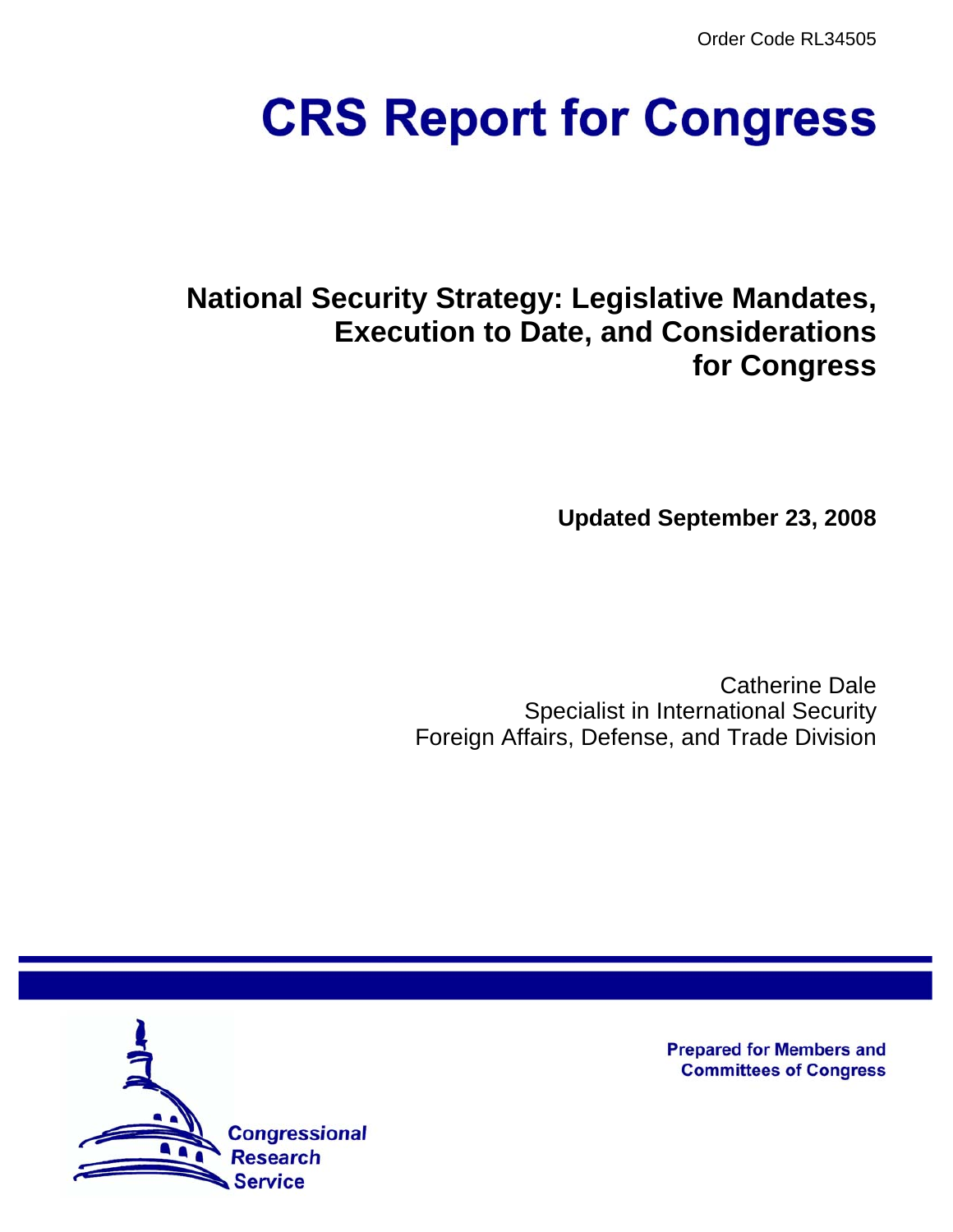| <b>Report Documentation Page</b>                                                                                                                                                                                                                                                                                                                                                                                                                                                                                                                                                                                                                                                                                                                                                                                                                                   |                             |                              |                                                   | Form Approved<br>OMB No. 0704-0188                  |                           |  |
|--------------------------------------------------------------------------------------------------------------------------------------------------------------------------------------------------------------------------------------------------------------------------------------------------------------------------------------------------------------------------------------------------------------------------------------------------------------------------------------------------------------------------------------------------------------------------------------------------------------------------------------------------------------------------------------------------------------------------------------------------------------------------------------------------------------------------------------------------------------------|-----------------------------|------------------------------|---------------------------------------------------|-----------------------------------------------------|---------------------------|--|
| Public reporting burden for the collection of information is estimated to average 1 hour per response, including the time for reviewing instructions, searching existing data sources, gathering and<br>maintaining the data needed, and completing and reviewing the collection of information. Send comments regarding this burden estimate or any other aspect of this collection of information,<br>including suggestions for reducing this burden, to Washington Headquarters Services, Directorate for Information Operations and Reports, 1215 Jefferson Davis Highway, Suite 1204, Arlington<br>VA 22202-4302. Respondents should be aware that notwithstanding any other provision of law, no person shall be subject to a penalty for failing to comply with a collection of information if it<br>does not display a currently valid OMB control number. |                             |                              |                                                   |                                                     |                           |  |
| 1. REPORT DATE<br><b>23 SEP 2008</b>                                                                                                                                                                                                                                                                                                                                                                                                                                                                                                                                                                                                                                                                                                                                                                                                                               |                             | 2. REPORT TYPE               |                                                   | <b>3. DATES COVERED</b><br>00-00-2008 to 00-00-2008 |                           |  |
| <b>4. TITLE AND SUBTITLE</b>                                                                                                                                                                                                                                                                                                                                                                                                                                                                                                                                                                                                                                                                                                                                                                                                                                       |                             |                              |                                                   | 5a. CONTRACT NUMBER                                 |                           |  |
| National Security Strategy: Legislative Mandates, Execution to Date, and                                                                                                                                                                                                                                                                                                                                                                                                                                                                                                                                                                                                                                                                                                                                                                                           |                             |                              |                                                   | <b>5b. GRANT NUMBER</b>                             |                           |  |
| <b>Considerations for Congress</b>                                                                                                                                                                                                                                                                                                                                                                                                                                                                                                                                                                                                                                                                                                                                                                                                                                 |                             |                              |                                                   | 5c. PROGRAM ELEMENT NUMBER                          |                           |  |
| 6. AUTHOR(S)                                                                                                                                                                                                                                                                                                                                                                                                                                                                                                                                                                                                                                                                                                                                                                                                                                                       |                             |                              |                                                   | <b>5d. PROJECT NUMBER</b>                           |                           |  |
|                                                                                                                                                                                                                                                                                                                                                                                                                                                                                                                                                                                                                                                                                                                                                                                                                                                                    |                             |                              |                                                   | 5e. TASK NUMBER                                     |                           |  |
|                                                                                                                                                                                                                                                                                                                                                                                                                                                                                                                                                                                                                                                                                                                                                                                                                                                                    |                             |                              |                                                   | 5f. WORK UNIT NUMBER                                |                           |  |
| 7. PERFORMING ORGANIZATION NAME(S) AND ADDRESS(ES)<br><b>Congressional Research Service, The Library of Congress, 101</b><br>Independence Ave, SE, Washington, DC, 20540                                                                                                                                                                                                                                                                                                                                                                                                                                                                                                                                                                                                                                                                                           |                             |                              |                                                   | 8. PERFORMING ORGANIZATION<br><b>REPORT NUMBER</b>  |                           |  |
| 9. SPONSORING/MONITORING AGENCY NAME(S) AND ADDRESS(ES)                                                                                                                                                                                                                                                                                                                                                                                                                                                                                                                                                                                                                                                                                                                                                                                                            |                             |                              |                                                   | 10. SPONSOR/MONITOR'S ACRONYM(S)                    |                           |  |
|                                                                                                                                                                                                                                                                                                                                                                                                                                                                                                                                                                                                                                                                                                                                                                                                                                                                    |                             |                              |                                                   | <b>11. SPONSOR/MONITOR'S REPORT</b><br>NUMBER(S)    |                           |  |
| 12. DISTRIBUTION/AVAILABILITY STATEMENT<br>Approved for public release; distribution unlimited                                                                                                                                                                                                                                                                                                                                                                                                                                                                                                                                                                                                                                                                                                                                                                     |                             |                              |                                                   |                                                     |                           |  |
| <b>13. SUPPLEMENTARY NOTES</b>                                                                                                                                                                                                                                                                                                                                                                                                                                                                                                                                                                                                                                                                                                                                                                                                                                     |                             |                              |                                                   |                                                     |                           |  |
| 14. ABSTRACT                                                                                                                                                                                                                                                                                                                                                                                                                                                                                                                                                                                                                                                                                                                                                                                                                                                       |                             |                              |                                                   |                                                     |                           |  |
| <b>15. SUBJECT TERMS</b>                                                                                                                                                                                                                                                                                                                                                                                                                                                                                                                                                                                                                                                                                                                                                                                                                                           |                             |                              |                                                   |                                                     |                           |  |
| 16. SECURITY CLASSIFICATION OF:                                                                                                                                                                                                                                                                                                                                                                                                                                                                                                                                                                                                                                                                                                                                                                                                                                    | 17. LIMITATION OF           | 18. NUMBER<br>OF PAGES       | 19a. NAME OF                                      |                                                     |                           |  |
| a. REPORT<br>unclassified                                                                                                                                                                                                                                                                                                                                                                                                                                                                                                                                                                                                                                                                                                                                                                                                                                          | b. ABSTRACT<br>unclassified | c. THIS PAGE<br>unclassified | <b>ABSTRACT</b><br>Same as<br><b>Report (SAR)</b> | 27                                                  | <b>RESPONSIBLE PERSON</b> |  |

**Standard Form 298 (Rev. 8-98)**<br>Prescribed by ANSI Std Z39-18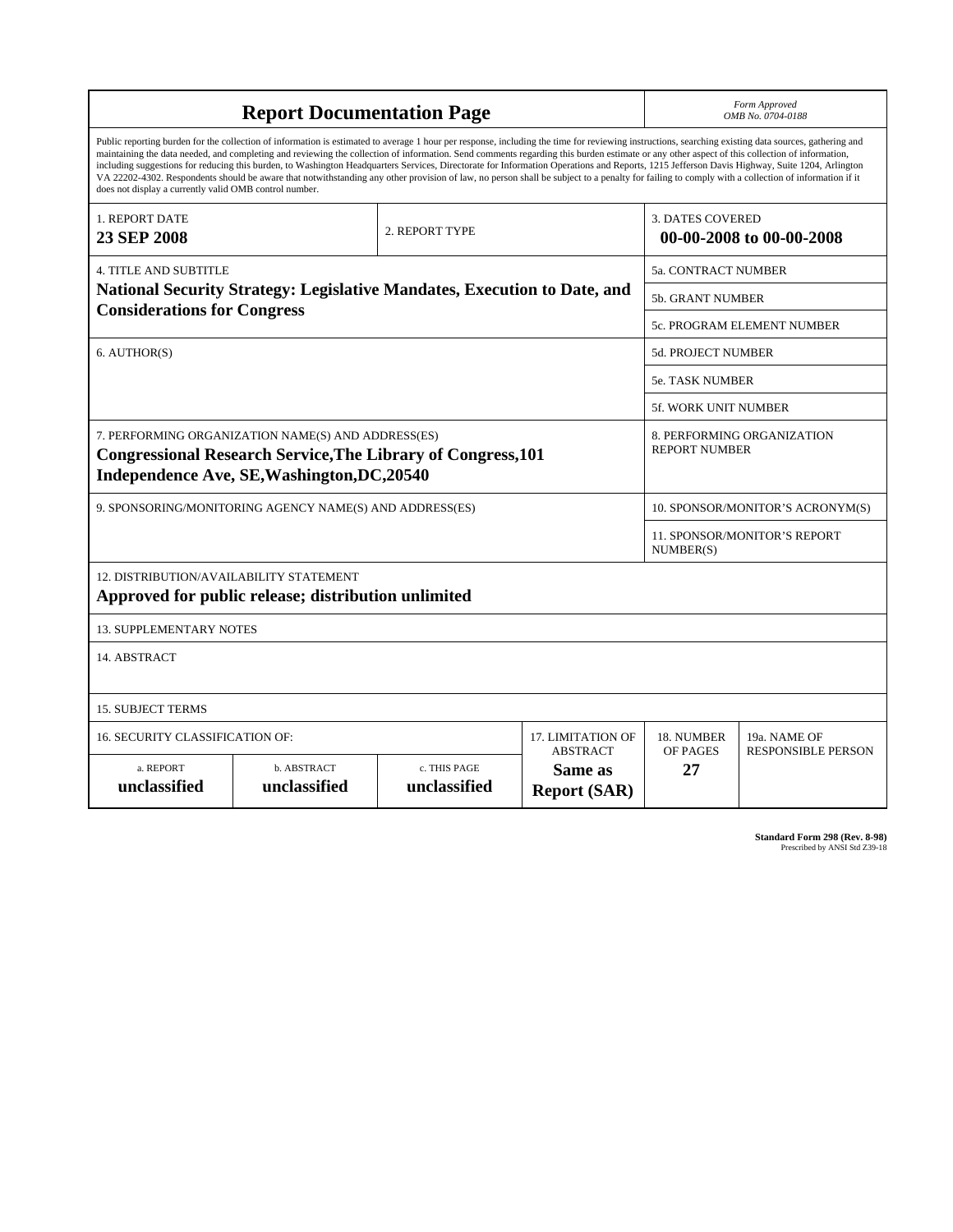# National Security Strategy: Legislative Mandates, Execution to Date, and Considerations for Congress

#### **Summary**

There is a growing, still highly inchoate, debate among practitioners and scholars, including participants from across the political spectrum, concerning the need to reform the U.S. government's national security system. Reform proponents argue that much of the current architecture was designed to meet the global security challenges of the post-World War II context, and may not be appropriate for addressing  $21<sup>st</sup>$ -century challenges. That architecture includes the organizations, structures, and processes that govern decision-making, budgeting, planning and execution, and congressional oversight of national security activities. Strategic guidance documents, including formal strategies and other forms of guidance, are a key element of that system. The current debates are timely because a new administration may begin issuing strategic documents early in its tenure in office.

National security strategy can theoretically serve several distinct purposes:

- ! By offering prioritized objectives and indicating which elements of national power ("ways and means") are to be used to meet them, it can provide guidance to departments and agencies to use in their internal processes for budgeting, planning and executing, and organizing, training, and equipping personnel.
- ! By clearly linking goals and the approaches designed to meet them, national security strategy can provide the executive branch a key tool for justifying requested resources to Congress.
- ! By laying out a detailed strategic vision, it can help inform public audiences both at home and abroad about U.S. government intent.

Some critics charge that executive branch processes for developing strategy are flawed because, for example, they fail to establish priorities, consider fiscal constraints, or assign responsibilities to specific agencies. Some note that the issuance of strategic guidance does not always fully comply with legislative mandates, while others note that the mandates themselves could be improved — for example, by better synchronizing requirements for related documents.

Congress can continue to shape the role that strategy documents play in the national security system through legislative requirements regarding the types of strategic documents required, their primary and contributing authors, their contents, their relationships with other strategic documents, their deadlines for delivery, and their form of delivery (classified or unclassified).

This report reviews current legislative mandates for security strategic documents, assesses the recent history of execution, describes strategic documents in related fields for comparison, presents considerations that may be useful in assessing current requirements and execution, and notes several current proposals for changes to legislative requirements. This report will be updated as events warrant.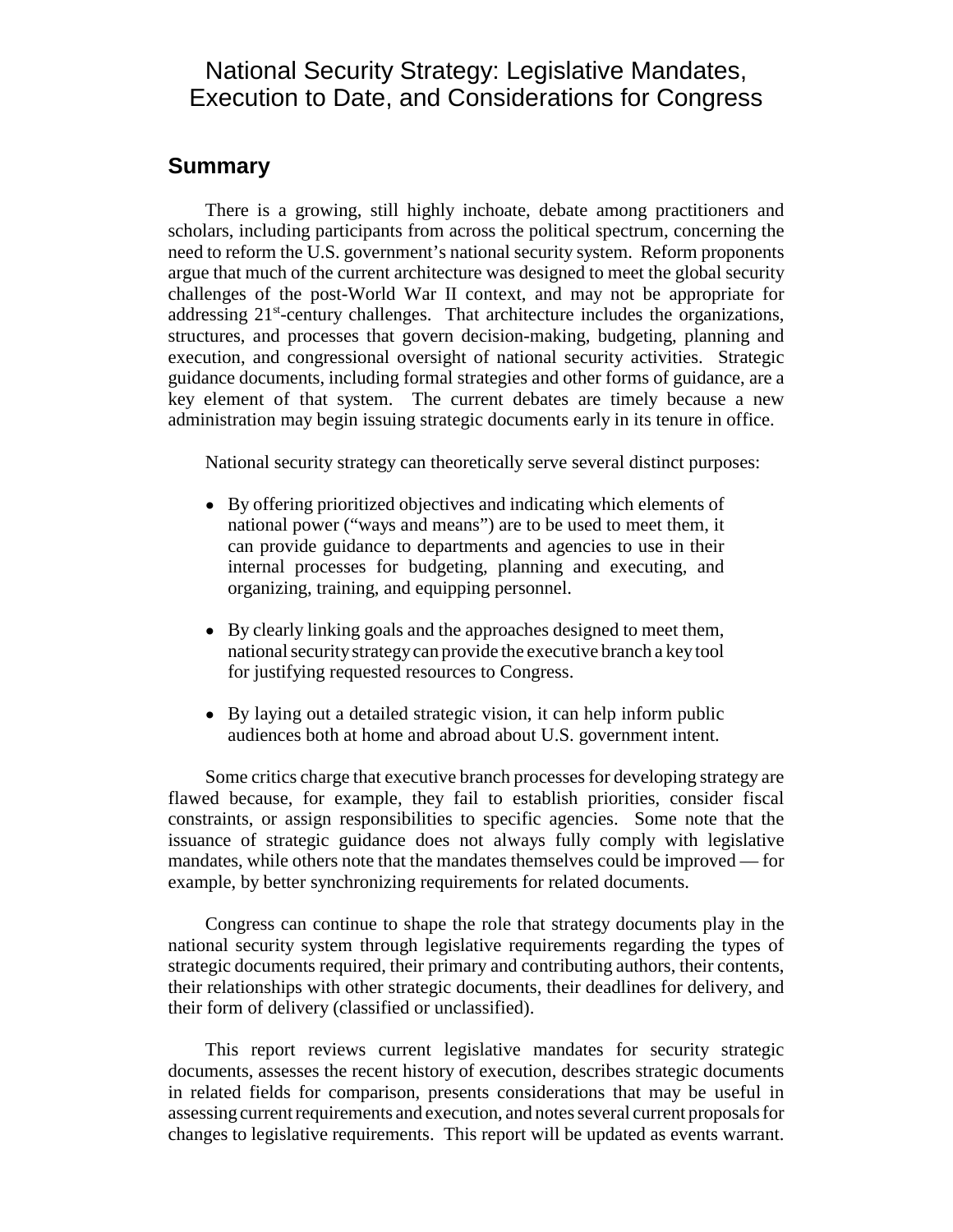# **Contents**

| Key National Security Strategic Documents: Mandates and Execution  3 |
|----------------------------------------------------------------------|
| National Defense Strategy and Quadrennial Defense Review  5          |
|                                                                      |
|                                                                      |
|                                                                      |
| Strategic Guidance: Considerations for Congress  16                  |
|                                                                      |
|                                                                      |
|                                                                      |
|                                                                      |
|                                                                      |
|                                                                      |
|                                                                      |
|                                                                      |
|                                                                      |
|                                                                      |
|                                                                      |
|                                                                      |
|                                                                      |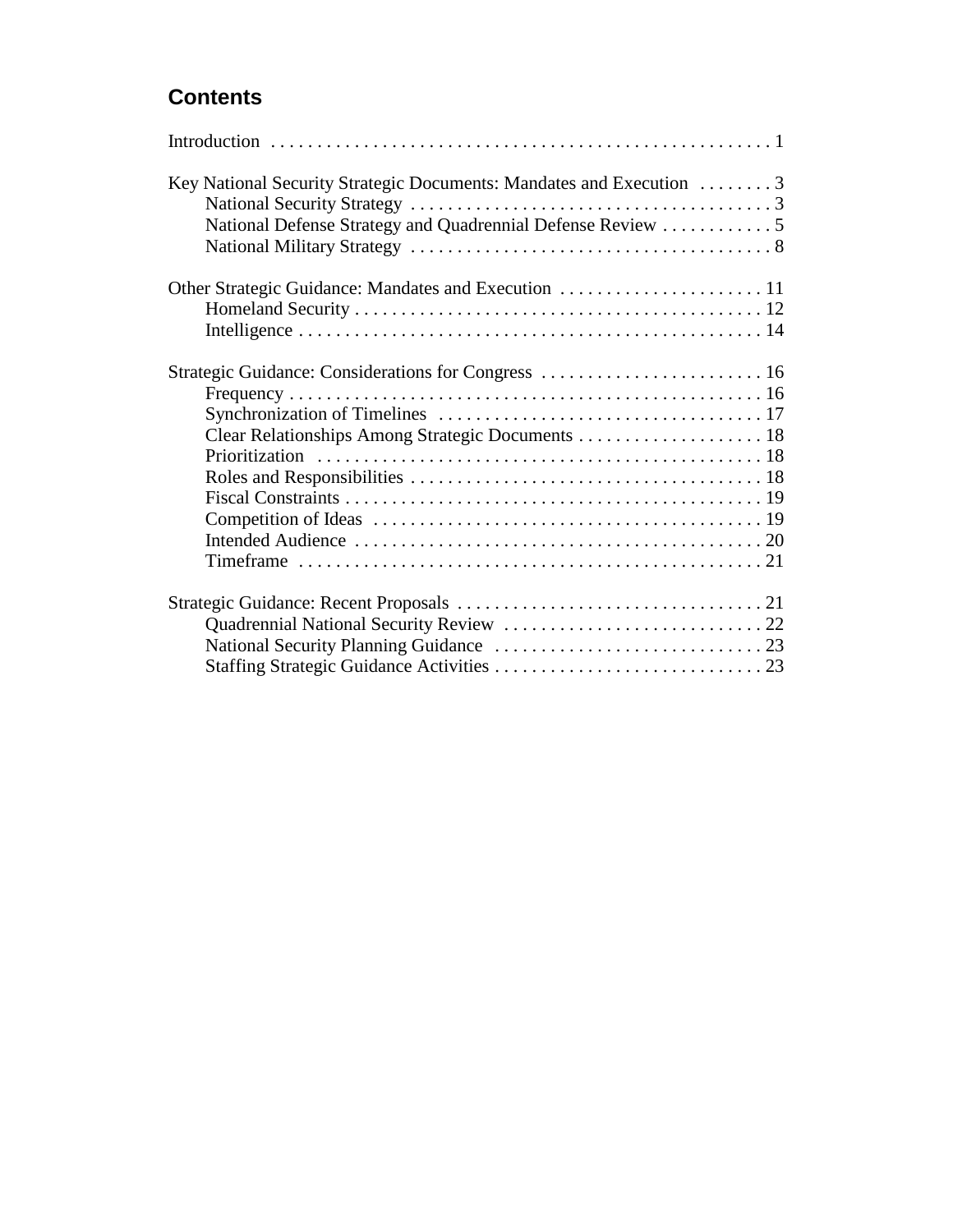# National Security Strategy: Legislative Mandates, Execution to Date, and Considerations for Congress

# **Introduction**

There is a growing, still highly inchoate debate among practitioners and scholars, including participants from across the political spectrum, concerning the need to reform the U.S. government's national security system.<sup>1</sup> Reform proponents argue that much of the current architecture was designed to meet the global security challenges of the post-World War II context, and may not be appropriate for addressing  $21^{st}$ -century challenges.<sup>2</sup> That architecture includes the organizations, structures, and processes that govern decision making, budgeting, planning and execution, and congressional oversight of national security activities.<sup>3</sup> National security strategic guidance documents, including formal strategies and other forms of guidance, are a key element of that system.

In general, a strategy articulates prioritized "ends" and then links "means" (resources) and "ways" (approaches) in a plan of action to achieve those ends in a given context.4 A strategy may be narrowly targeted, designed to achieve one specific goal, such as a strategy for a marketing campaign for a single new product, or it may address a broad field including multiple, prioritized objectives and initiatives, such as a company's overall strategy to succeed in the marketplace.<sup>5</sup> At

 $3$  There is no single, shared understanding of the concept of "national security" — some observers include homeland security, while others focus exclusively on challenges abroad. Some observers include economic, energy, and/or environmental security, while others prefer a narrower definition.

 $1$  For an overview of the current national security reform debates, see CRS Report RL34455, *Organizing the U.S. Government for National Security: Overview of the Interagency Reform Debates*, by Catherine Dale, Nina Serafino, and Pat Towell.

 $2^2$  The cornerstone of the current system is still the National Security Act of 1947 and its subsequent amendments. That legislation laid the foundations of a new national security regime, including the creation of the National Security Council, the Central Intelligence Agency, the Department of Defense, a separate Department of the Air Force, and a permanent Joint Chiefs of Staff. See National Security Act of 1947, P.L. 80-235.

<sup>4</sup> For an overview of the elements of strategy, see John M. Collins, *Military Strategy: Principles, Practices, and Historical Perspectives*, Potomac Books, Inc: Dulles, VA, 2001.

<sup>5</sup> The October 2007 *National Strategy for Homeland Security* defines "strategy" only in the more limited sense, focused on a single goal, as "an integrated approach to achieve a policy that takes into account underlying assumptions, context, tradeoffs, and necessary resources." (continued...)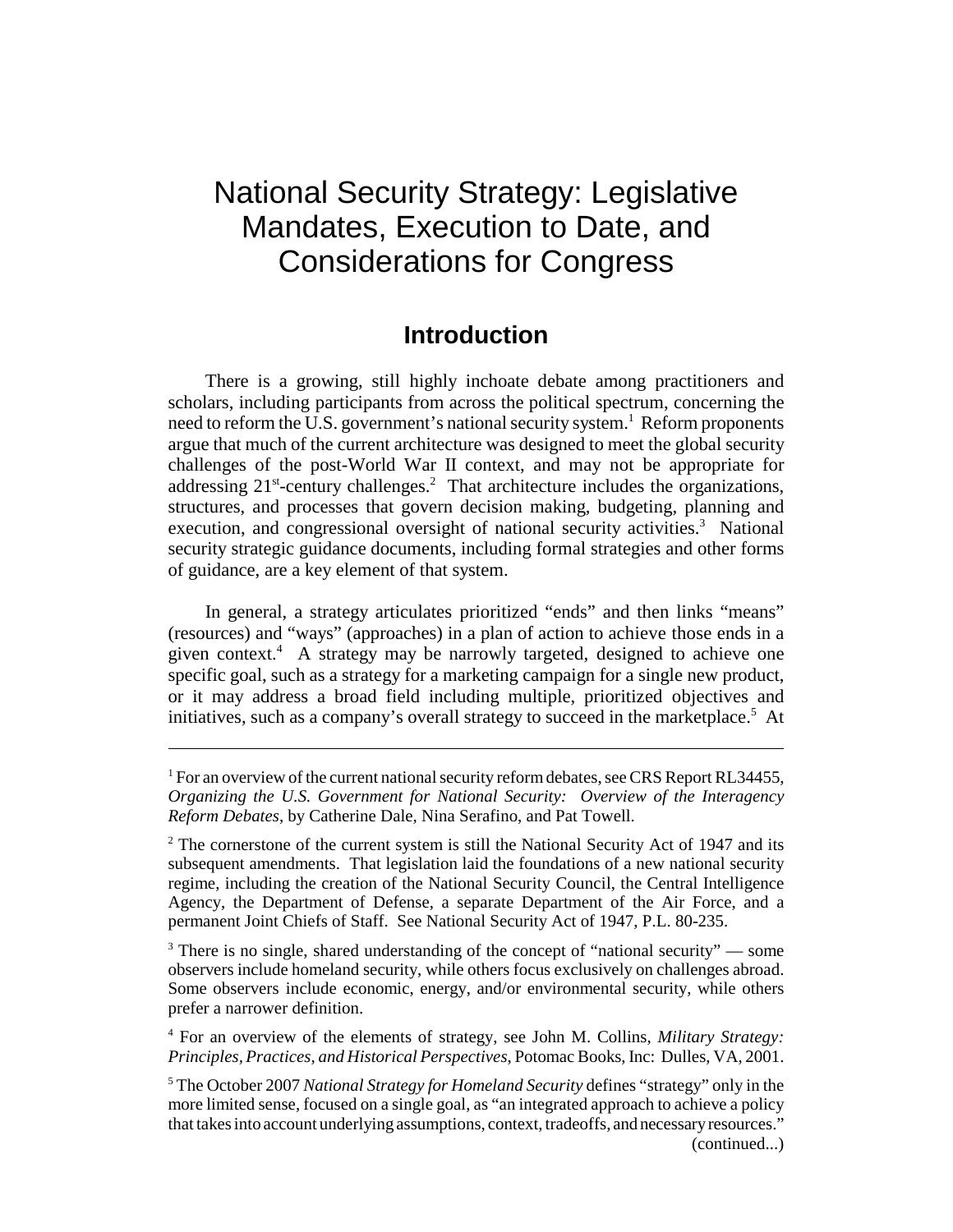its best, strategy is iterative — that is, there are feedback loops in place to help update the strategy based on the changing outside environment and on lessons learned as the strategy is implemented.

National security strategy for the U.S. government can theoretically serve several distinct purposes:

- ! By offering prioritized objectives and indicating which elements of national power ("ways and means") are to be used to meet them, it can provide guidance to departments and agencies to use in their internal processes for budgeting, planning and executing, and organizing, training, and equipping personnel.
- By clearly linking goals and the approaches designed to meet them, national security strategy can provide the executive branch a key tool for justifying requested resources to Congress.
- ! By laying out a detailed strategic vision, it can help inform public audiences both at home and abroad about U.S. government intent.

Some critics charge that executive branch processes for developing strategy are flawed because, for example, they fail to establish priorities, consider fiscal constraints, or assign responsibilities to specific agencies. Some note that the issuance of strategic guidance does not always fully comply with legislative mandates, while others note that the mandates themselves could be improved — for example, by better synchronizing requirements for related documents.

Congress can continue to shape the role that strategy documents play in the national security system through legislative requirements regarding the types of strategic documents required, their primary and contributing authors, their contents, their relationships with other strategic documents, their deadlines for delivery, and their form of delivery (classified or unclassified). The current debates include several proposals for changes to existing legislative requirements for strategy documents. These debates are timely because a new administration is likely to begin issuing strategic documents early in its tenure in office.

This report reviews the current legislative mandates for key security strategic documents, assesses the recent history of execution, describes strategic documents in related fields for comparison, presents a series of considerations that may be useful in assessing current requirements and execution, and notes several major proposals for change.

 $5$  (...continued)

See Homeland Security Council, *National Strategy for Homeland Security*, October 2007, chart on page 44. Strategy-making is more challenging when it must balance and prioritize multiple goals.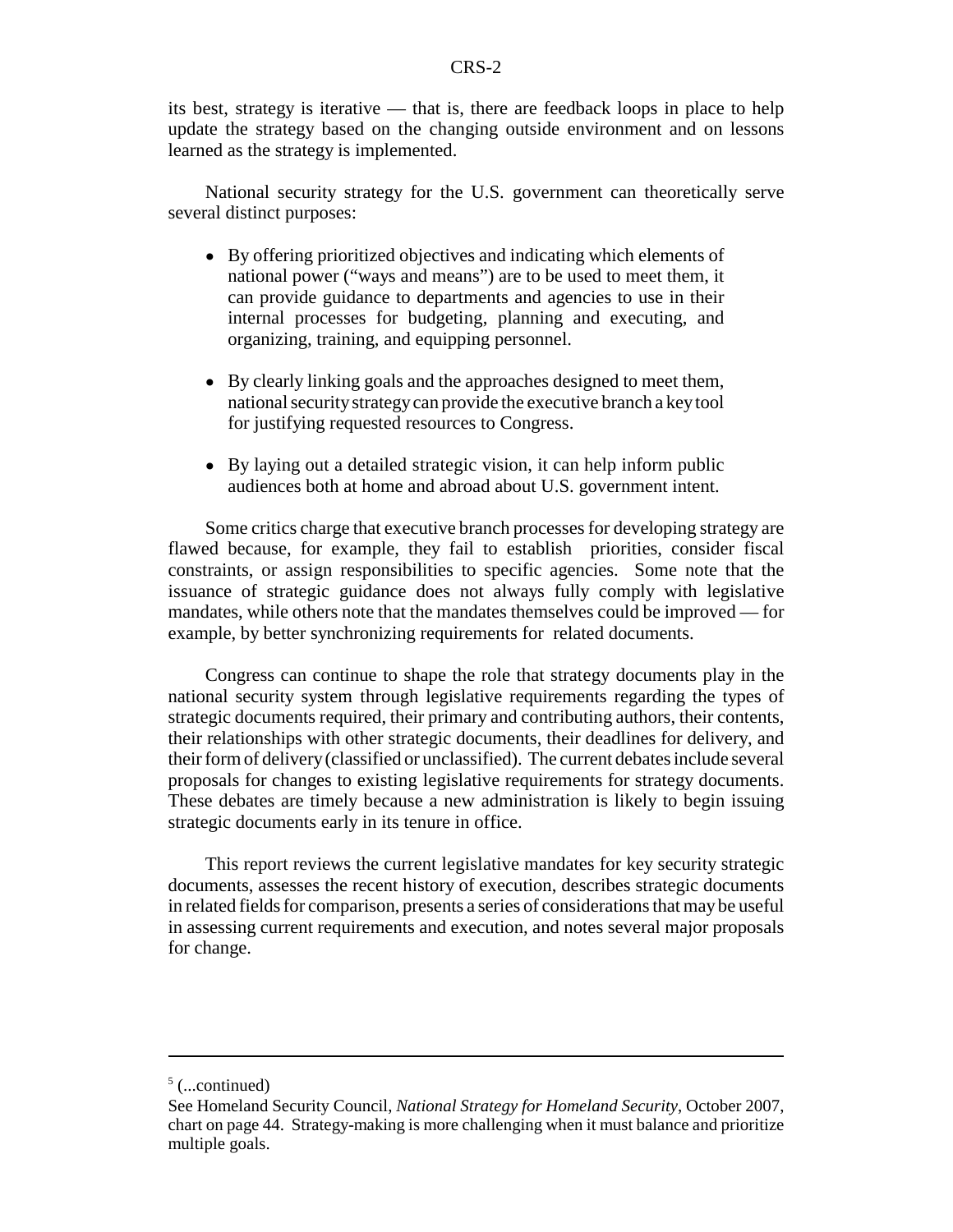# **Key National Security Strategic Documents: Mandates and Execution**

From the traditional defense perspective, the core national security strategic documents today are the national security strategy, the national defense strategy together with the Quadrennial Defense Review report, and the national military strategy. The military strategy written by the Chairman of the Joint Chiefs of Staff describes how the military will operationalize the defense strategy written by the Secretary of Defense, which in turn covers those aspects of the security strategy for which the Department of Defense is responsible. All of the strategies are mandated by law, and their contents are prescribed in some detail. To date, execution has not always precisely matched the letter of the law. This section describes their respective mandates and recent implementation.

#### **National Security Strategy**

National security strategies are issued by the President and pertain to the U.S. government as a whole. The current mandate for the President to deliver to Congress a comprehensive, annual "national security strategy report" derives from the *National Security Act of 1947*, as amended by the *Goldwater-Nichols Department of Defense Reorganization Act of 1986*. 6

The legislation requires that a strategy report be submitted to Congress annually, on the date the President submits the budget for the following fiscal year. In addition to the regular report for that year, a newly elected President is required to submit a strategy report not less than 150 days after taking office. Each report is to be submitted in both classified and unclassified format.

According to the legislation, each report must address five points:

- "The worldwide interests, goals, and objectives of the United States that are vital to the national security of the United States.
- "The foreign policy, worldwide commitments, and national defense capabilities of the United States necessary to deter aggression and to implement the national security strategy of the United States.
- "The proposed short-term and long-term uses of the political, economic, military, and other elements of the national power of the

<sup>&</sup>lt;sup>6</sup> National Security Act of 1947, P.L. 80-235, §108, and Goldwater-Nichols Department of Defense Reorganization Act of 1986, P.L. 99-433, §603. Before that legislation, there was no such comprehensive legislative mandate, although a variety of national strategies were developed over time. One of the most notable was NSC-68, "United States Objectives and Programs for National Security," a (now-declassified) top secret document produced by President Truman's National Security Council on April 14, 1950. NSC-68 described in detail the (Cold War) strategic context, noted the intentions and capabilities of both the United States and the Soviet Union, and presented possible courses of action together with assessments.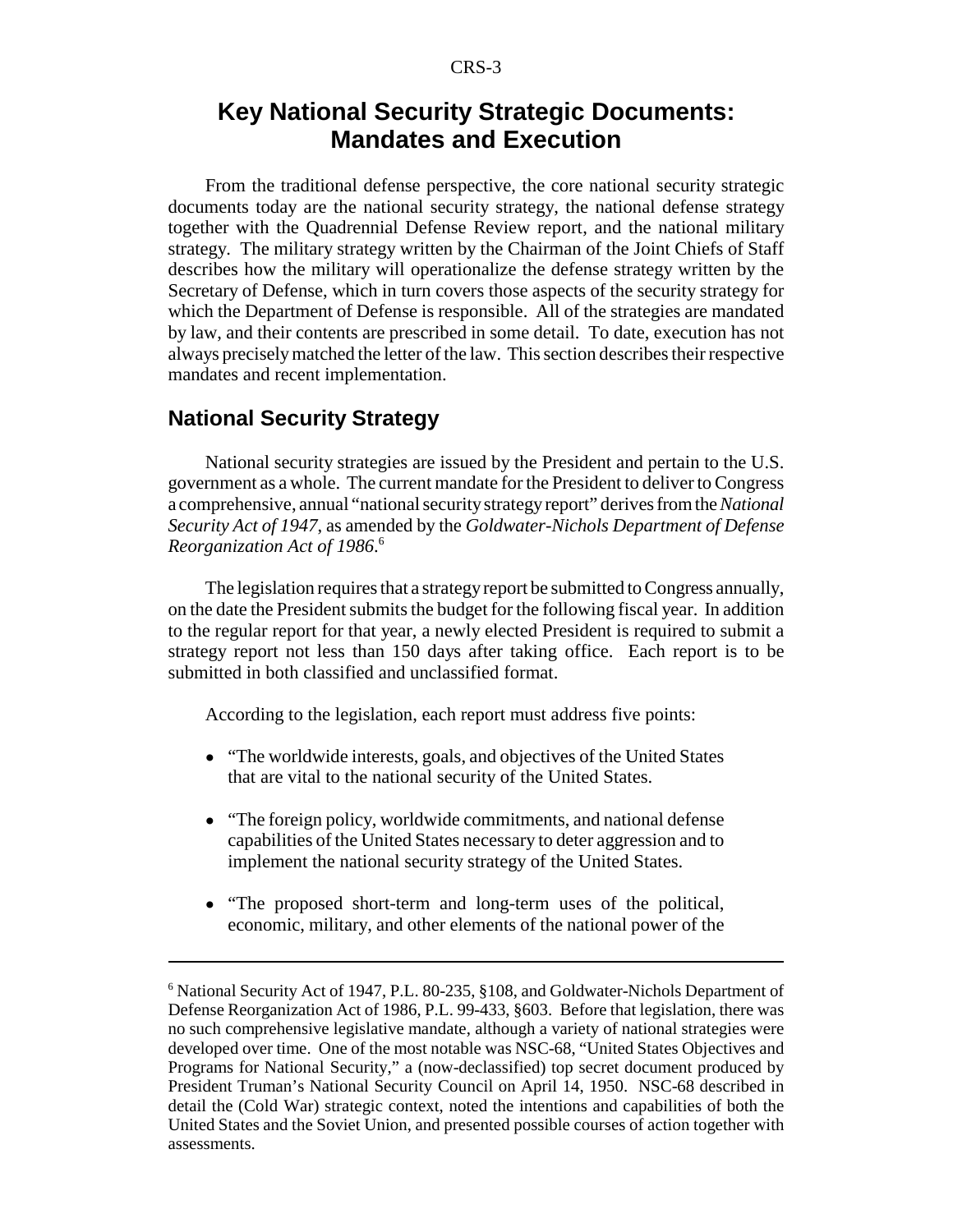United States to protect or promote the interests and achieve the goals and objectives referred to in paragraph.

- "The adequacy of the capabilities of the United States to carry out the national security strategy of the United States, including an evaluation of the balance among the capabilities of all elements of the national power of the United States to support the implementation of the national security strategy.
- "Such other information as may be necessary to help inform Congress on matters relating to the national security strategy of the United States."<sup>7</sup>

In practice, since the *Goldwater-Nichols Act*, administrations have submitted national security strategies fairly regularly although not always precisely on schedule. The Reagan Administration submitted two (1987, 1988); the first Bush Administration submitted three (1990, 1991, and 1993); and the Clinton Administration submitted seven (1994, 1995, 1996, 1997, 1998, 1999, and 2000).

The current Bush Administration has twice submitted a document entitled *National Security Strategy of the United States of America*, in September 2002 and March 2006. The 2002 *Strategy* described the global strategic context, named broad goals ("political and economic freedom, peaceful relations with other states, and respect for human dignity"), and described eight broad areas of effort designed to meet those goals. For each area, the *Strategy* listed subset initiatives but did not describe how they are to be achieved and did not assign responsibility for achieving them to specific agencies. Neither the eight major areas, nor the subsets within any area, were prioritized.8

The 2006 *Strategy* maintained the same basic format, though it added an additional area of effort ("challenges and opportunities of globalization") for a total of nine, and it included, in each area, a discussion of "successes" since 2002.9

By law, the next national security strategy is due from the current Administration in early 2009, to be followed, 150 days after the Inauguration, by a new national security strategy from the newly elected Administration.

<sup>7</sup> National Security Act of 1947, P.L. 80-235, §108, and Goldwater-Nichols Department of Defense Reorganization Act of 1986, P.L. 99-433, §603.

<sup>8</sup> To illustrate the *Strategy's* broad level of discourse, one area of effort, "work with others to defuse regional conflicts," included as a subset the statement, "Coordination with European allies and international institutions is essential for constructive conflict mediation and successful peace operations." The document did not note which U.S. government agencies should lead or participate in the coordination; on what matters they ought to coordinate; or how important coordination with partners is, compared with unilateral initiatives to "defuse regional conflicts." See President George W. Bush, *The National Security Strategy of the United States*, September 2002.

<sup>9</sup> President George W. Bush, *The National Security Strategy of the United States*, March 2006.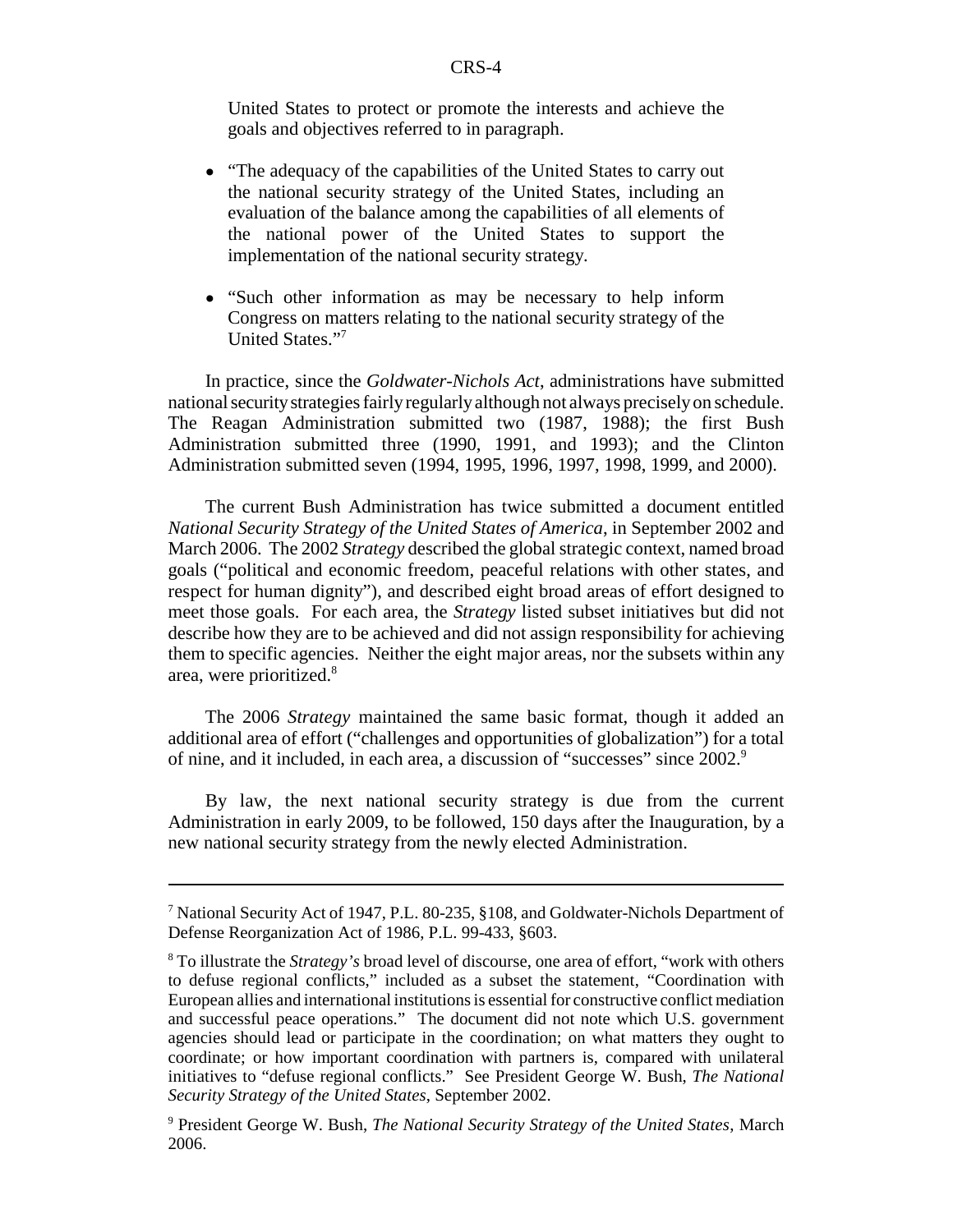#### **National Defense Strategy and Quadrennial Defense Review**

National defense strategies and reports of the quadrennial defense review process are Department of Defense (DOD) documents, intended to elaborate on DOD's support to the broader national security strategy.

Existing legislation requires the Secretary of Defense to conduct a quadrennial defense review (QDR) and to submit a report on the QDR to Congress every four years.10 The original QDR requirement, for a one-time review, was introduced by the National Defense Authorization Act (NDAA) for FY1997.<sup>11</sup> The permanent requirement to conduct a QDR was introduced by the NDAA for FY2000, which amended Title 10 of U.S. Code to that effect.<sup>12</sup> The requirement for a national defense strategy is derived from this legislation, which mandates that the QDR include "a comprehensive discussion of the national defense strategy of the United States."

The QDR is to be conducted during the first year of every Administration ("during a year following a year evenly divisible by four"). The QDR report is to be submitted to Congress the following year, not later than the President submits the budget for the next fiscal year. The Secretary of Defense is to conduct the review "in consultation with the Chairman of the Joint Chiefs of Staff," and the review is to look out 20 years into the future. The legislation does not specify the classification level for the report.

The QDR report is intended to be "nested" in  $-$  a subordinate part of  $-$  the broader national strategic framework. As the legislation states, it will "delineate a national defense strategy consistent with the most recent national security strategy."13

Legislation describes in detail 15 items that the QDR report to Congress must contain, including overall national defense strategy, national interests, threats, assumptions, and requirements:

• "The results of the review, including a comprehensive discussion of the national defense strategy of the United States and the force structure best suited to implement that strategy at a low-to-moderate level of risk.

 $10$  The QDR itself is a review process, while the QDR report is a written product produced by that process.

 $<sup>11</sup>$  NDAA for FY1997, September 23, 1996, P.L. 104-201, §923. The requirement was based</sup> on the recommendations of the 1995 Commission on Roles and Missions, which was constituted pursuant to the NDAA for FY1994, November 30, 1993, P.L. 103-160.

<sup>&</sup>lt;sup>12</sup> Title 10, U.S. Code, Subtitle A, Part I, Chapter 2,  $§118$ . The NDAA for FY2000, October 5, 1999, P.L. 106-65, Division A, Title IX, §901, amended Title 10 to include §118. Subsequent legislation amended parts of the mandate, see NDAA for FY2002, December 28, 2001, P.L. 107-107, §921; and Bob Stump NDAA for FY2003, December 2, 2002, P.L. 107-314, §922 and 923.

 $13$  Title 10, U.S. Code, Subtitle A, Part I, Chapter 2,  $\S 118$  (b) (1).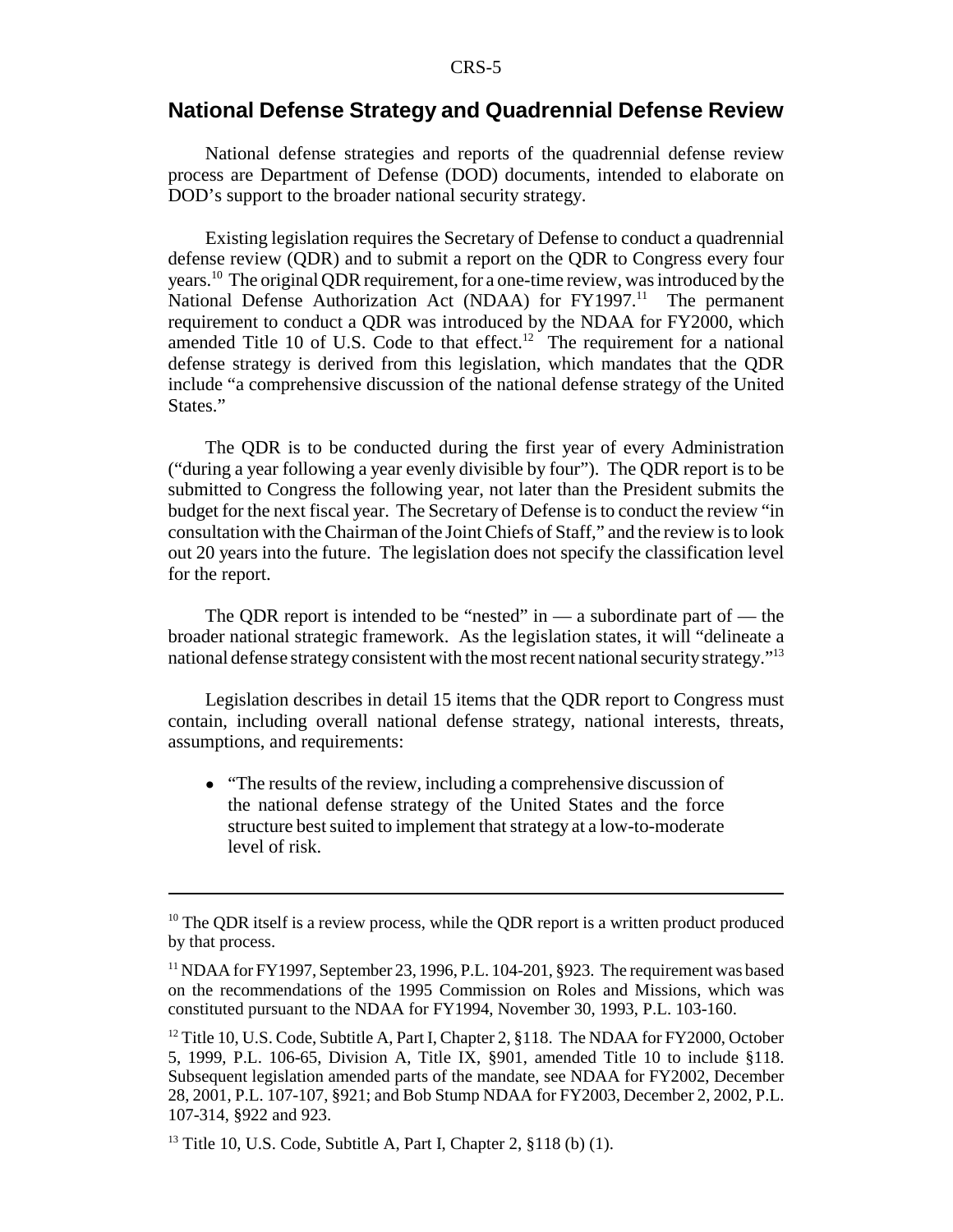- "The assumed or defined national security interests of the United States that inform the national defense strategy defined in the review.
- "The threats to the assumed or defined national security interests of the United States that were examined for the purposes of the review and the scenarios developed in the examination of those threats.
- $\bullet$  "The assumptions used in the review, including assumptions relating to (A) the status of readiness of United States forces; (B) the cooperation of allies, mission-sharing and additional benefits to and burdens on United States forces resulting from coalition operations; (C) warning times; (D) levels of engagement in operations other than war and smaller-scale contingencies and withdrawal from such operations and contingencies; and (E) the intensity, duration, and military and political end-states of conflicts and smaller-scale contingencies.
- "The effect on the force structure and on readiness for high-intensity combat of preparations for and participation in operations other than war and smaller-scale contingencies.
- "The manpower and sustainment policies required under the national defense strategy to support engagement in conflicts lasting longer than 120 days.
- "The anticipated roles and missions of the reserve components in the national defense strategy and the strength, capabilities, and equipment necessary to assure that the reserve components can capably discharge those roles and missions.
- "The appropriate ratio of combat forces to support forces (commonly referred to as the tooth-to-tail ratio) under the national defense strategy, including, in particular, the appropriate number and size of headquarters units and Defense Agencies for that purpose.
- "The strategic and tactical air-lift, sea-lift, and ground transportation capabilities required to support the national defense strategy.
- "The forward presence, pre-positioning, and other anticipatory deployments necessary under the national defense strategy for conflict deterrence and adequate military response to anticipated conflicts.
- "The extent to which resources must be shifted among two or more theaters under the national defense strategy in the event of conflict in such theaters.
- "The advisability of revisions to the Unified Command Plan as a result of the national defense strategy.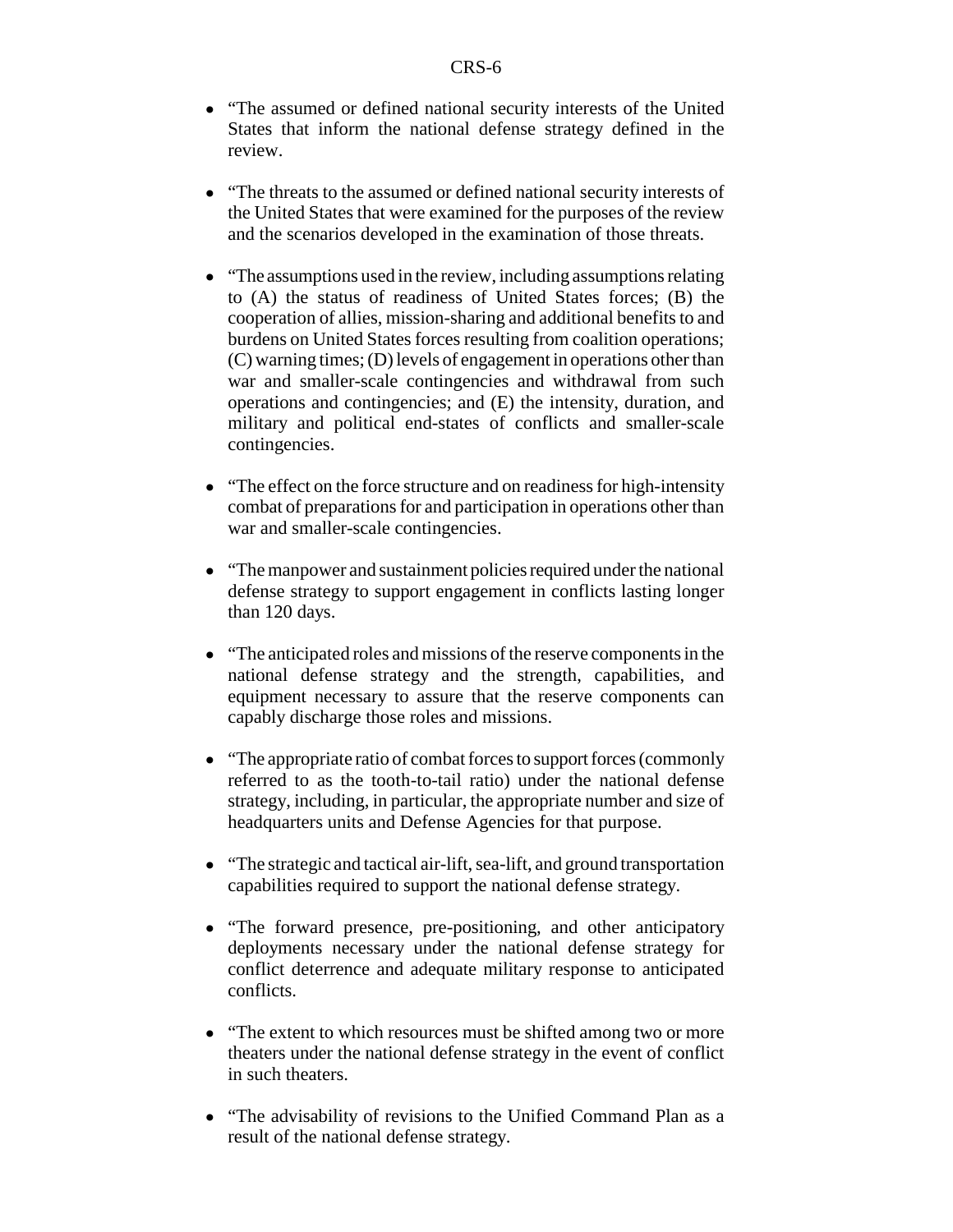- "The effect on force structure of the use by the armed forces of technologies anticipated to be available for the ensuing 20 years.
- "The national defense mission of the Coast Guard.
- "Any other matter the Secretary considers appropriate."<sup>14</sup>

To date, three QDRs have been conducted — in 1997 on the basis of the one-time legislative requirement (see above), and in 2001 and 2006 on the basis of the permanent mandate.<sup>15</sup> All three QDR reports were submitted to Congress on time. $16$ 

The first two QDR reports included a defense strategy, as mandated by legislation. Section III of the 1997 *QDR Report* was entitled "Defense Strategy," and it began with a summary of national security strategy, including national interests. That summary was based on the (recent) February 1996 White House document *A National Security Strategy of Engagement and Enlargement.*

Section II of the 2001 *QDR Report* was entitled "Defense Strategy." At the time the review was conducted and the *Report* written, the most recent national security strategy dated from December 2000 — *A National Security Strategy for a Global Age*, written by the Clinton Administration. The 2001 *QDR Report* described broad national objectives — "peace, freedom and prosperity" — but did not refer specifically to national strategy.<sup>17</sup>

In a departure from past practice, DOD issued the March 2005 *National Defense Strategy (NDS)* separately from and prior to its partner *QDR Report*, which was issued in February 2006. The *NDS* repeatedly cited the most recent national security strategy at the time, from September 2002. The 2005 *NDS* was notable for introducing a new, quadripartite categorization of global security challenges: "traditional," "irregular," "catastrophic," or "disruptive."

 $14$  Title 10, U.S. Code, Subtitle A, Part I, Chapter 2,  $\S 118$  (d).

<sup>&</sup>lt;sup>15</sup> Substantively, the requirements for the 1997 QDR were quite similar to the current requirements, including 13 of the 15 current items; the items not included were U.S. national security interests, and the defense mission of the U.S. Coast Guard. A key precursor to the QDRs was the DOD "Bottom-Up Review," launched in early 1993 by newly confirmed Secretary of Defense Les Aspin and directed by Acting Deputy Undersecretary of Defense for Policy Frank Wisner. See Les Aspin, *Report on the Bottom-Up Review*, Washington, D.C., October 1993.

<sup>&</sup>lt;sup>16</sup> The 1997 QDR report, of May 1997, was submitted on time; the FY1997 NDAA required the Secretary of Defense to submit to Congress the QDR report by May 15, 1997; see §923(d). The 2001 QDR report was submitted early. The 2006 QDR report was submitted on time, at the time of the February 2006 budget submission.

<sup>&</sup>lt;sup>17</sup> The defense strategy discussion in the 2001 *QDR Report* introduced the quadripartite "assure, dissuade, deter, defeat" description of defense policy goals. These refer to "assuring allies and friends; dissuading future military competition; deterring threats and coercion against U.S. interests; and if deterrence fails, decisively defeating any adversary."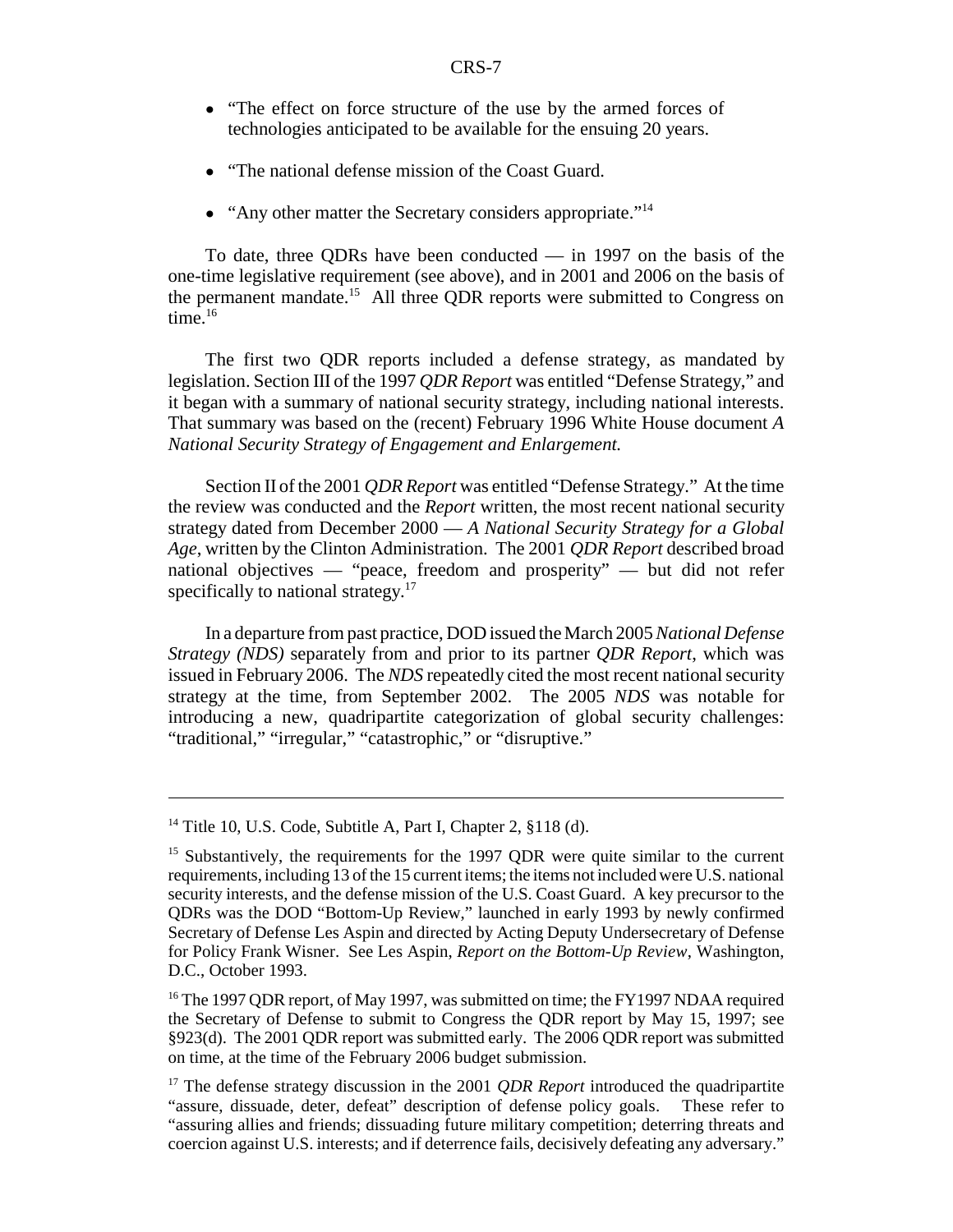The 2006 *QDR Report* emphasized its direct link with the 2005 *NDS*. It stated, "The foundation of this QDR is the *National Defense Strategy*, published in March 2005,"18 and it echoed the four global security challenges introduced by the *NDS*.

The 2006 *Report* also established four "focus areas": "defeating terrorist networks," "defending the homeland in depth," "shaping the choices of countries at strategic crossroads," and "preventing hostile states and non-state actors from acquiring or using WMD." These four areas were not assigned relative priority, but they were labeled "priority" areas in comparison with other possible issues. The Report described each area and the capabilities it required; provided a "refined" version of the force planning construct (the guidance used for sizing and shaping the force); discussed 10 portfolios of capabilities, including implied tasks; and addressed three sets of institutional and organizational concerns — the defense enterprise, DOD personnel, and coordination with other agencies and with international partners.

The law requires that the next QDR be conducted in 2009, and that a QDR report be submitted to the Congress by early February 2010. Following the "separate document" model established by the 2005-2006 *QDR Report* and *NDS*, in 2008, DOD issued a separate 2008 *National Defense Strategy*. The new *NDS* identified an even broader array of security challenges, including "...violent transnational extremist networks, hostile states armed with weapons of mass destruction, rising regional powers, emerging space and cyber threats, natural and pandemic disasters, and a growing competition for resources."19

#### **National Military Strategy**

The current mandate for a national military strategy is provided by Title 10, U.S. Code, as amended by the NDAA for  $FY2004<sup>20</sup>$  This legislation permanently mandates a biennial review of national military strategy, by the Chairman of the Joint Chiefs of Staff in coordination with the other members of the Joint Chiefs of Staff and unified commanders. A written report based on that review is to be submitted to the Committees on Armed Services of the Senate and House of Representatives by February 15 of even-numbered years. The report is required to be consistent with national security strategy and the most recent QDR. The legislation does not specify classification level.

Legislation prescribes specific contents for the national military strategy report, including the strategy itself, the strategic environment, threats, military objectives, means for meeting those objectives, and required resources:

• "Delineation of a national military strategy.

<sup>18</sup> Department of Defense, *Quadrennial Defense Review Report*, February 2006.

<sup>19</sup> Department of Defense, *National Defense Strategy*, June 2008.

<sup>&</sup>lt;sup>20</sup> Title 10, U.S. Code, Subtitle A, Part I, Chapter 5,  $\S153$ , as amended by the NDAA for FY2004, November 24, 2003, P.L. 108-136, §903.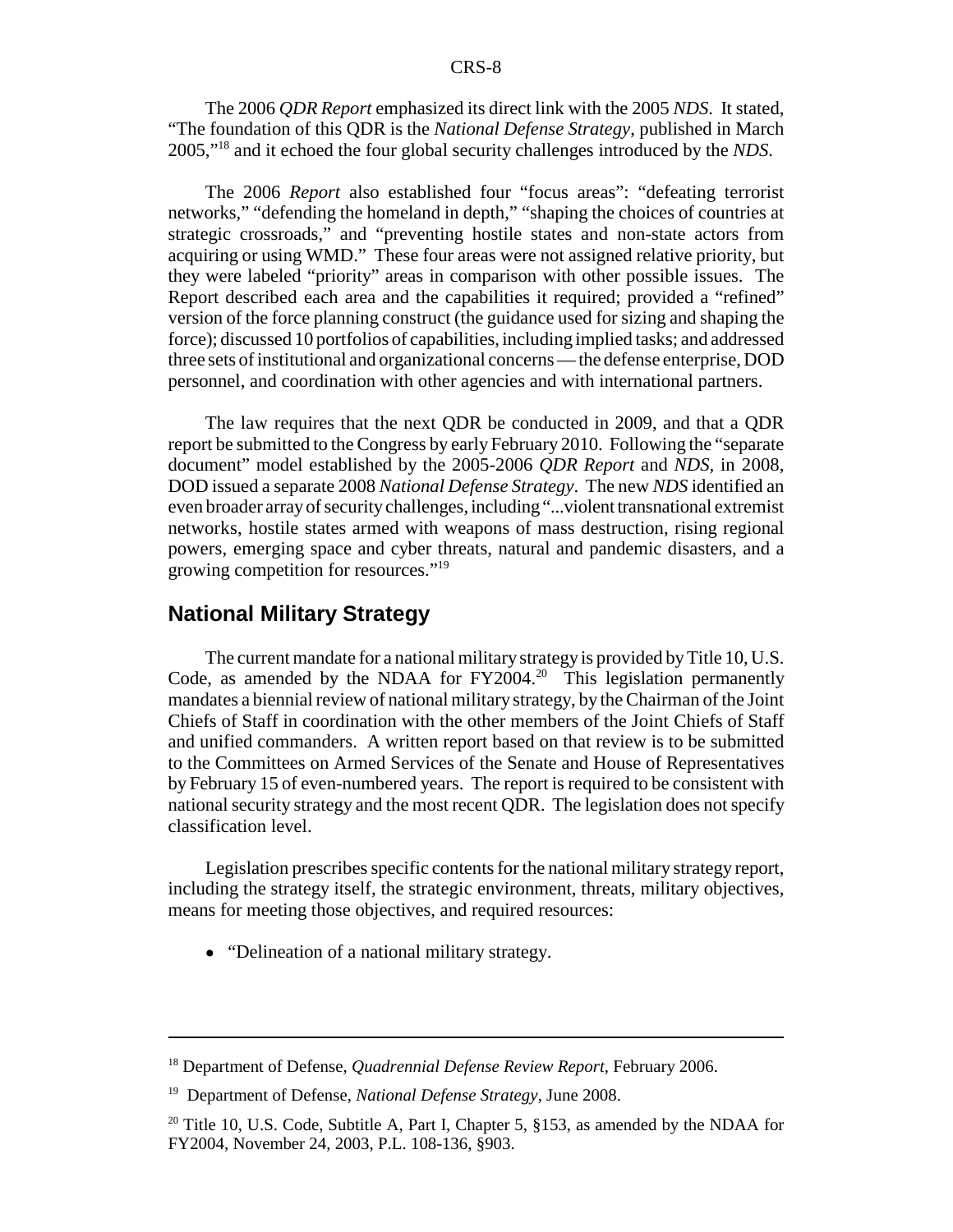- "A description of the strategic environment and the opportunities and challenges that affect United States national interests and United States national security.
- "A description of the regional threats to United States national interests and United States national security.
- "A description of the international threats posed by terrorism, weapons of mass destruction, and asymmetric challenges to United States national security.
- "Identification of United States national military objectives and the relationship of those objectives to the strategic environment, regional, and international threats.
- "Identification of the strategy, underlying concepts, and component elements that contribute to the achievement of United States national military objectives.
- ! "Assessment of the capabilities and adequacy of United States forces (including both active and reserve components) to successfully execute the national military strategy.
- ! "Assessment of the capabilities, adequacy, and interoperability of regional allies of the United States and or other friendly nations to support United States forces in combat operations and other operations for extended periods of time."21

The first report issued by the Chairman of the Joint Chiefs of Staff on the basis of this legislation was the 2004 *National Military Strategy of the United States of America: A Strategy for Today, a Vision for Tomorrow*. The document stated its purpose and its relationships to other strategic guidance: "The *National Military Strategy (NMS)* supports the aims of the *National Security Strategy (NSS)* and implements the *National Defense Strategy (NDS)*. It described the Armed Forces' plan to achieve military objectives in the near term and provides the vision for ensuring they remain decisive in the future."<sup>22</sup>

Although the 2004 *NMS* was issued prior to the March 2005 *NDS*, the *NMS* was clearly informed by early *NDS* work, because the *NMS* cites key concepts from the 2005 *National Defense Strategy*, including the four strategic challenges traditional, irregular, catastrophic, disruptive. $^{23}$ 

<sup>&</sup>lt;sup>21</sup> Title 10, U.S. Code,  $\S 153$  (d) (2).

<sup>&</sup>lt;sup>22</sup> Chairman of the Joint Chiefs of Staff, The National Military Strategy of the United States of America, "A Strategy for Today, a Vision for Tomorrow," 2004, p. 1.

 $23$  See ibid., p. 4.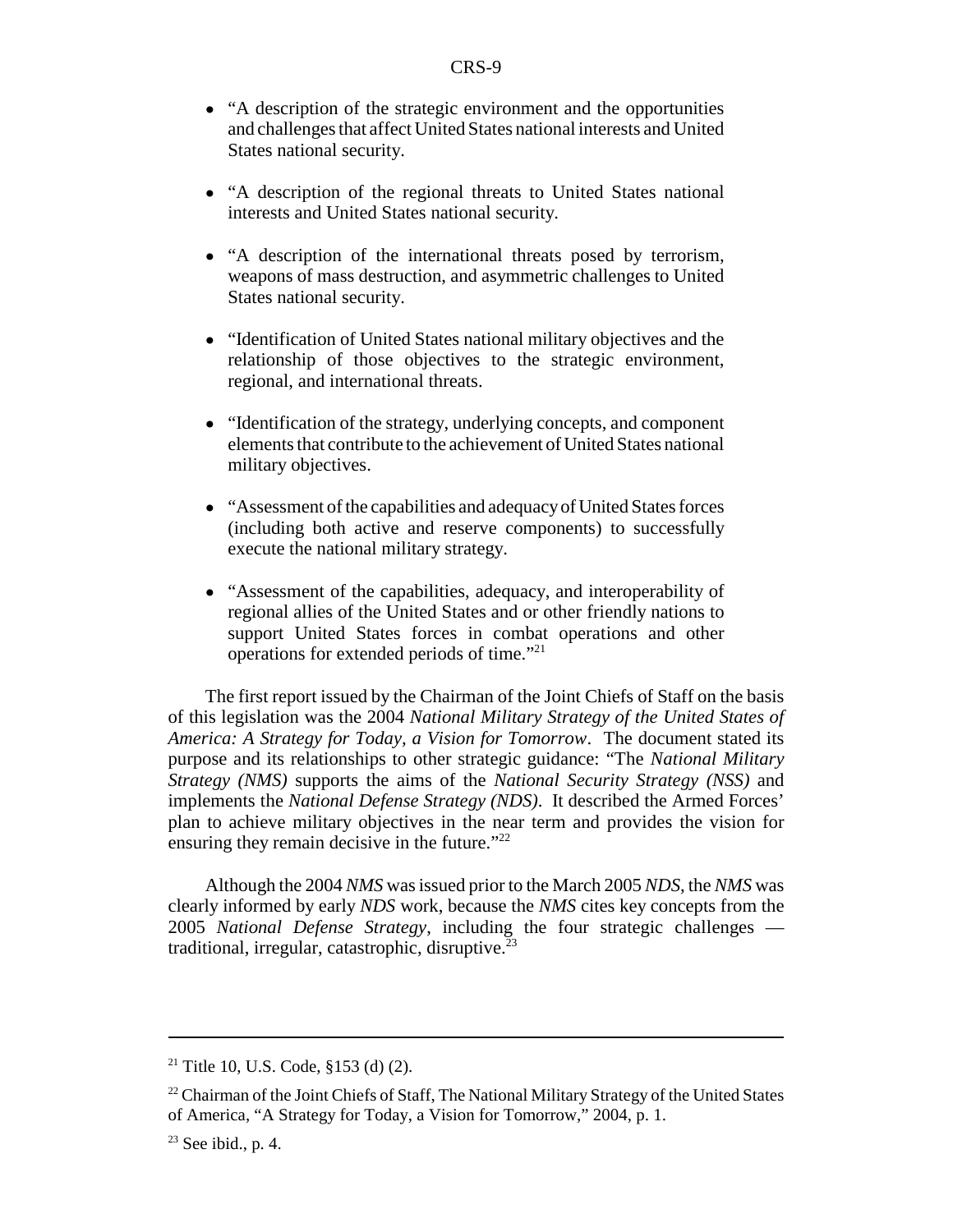Subsequent national military strategy reports were due to the Armed Services Committees in February 2006 and February 2008.

The absence, until as late as 2003, of a codified permanent national military strategy requirement, may seem surprising, but the general need for military strategy was recognized in both law and practice much earlier.<sup>24</sup> Prior to the 1986 Goldwater-Nichols Act, Title 10 U.S. Code described the duties of the Joint Chiefs of Staff as including "prepar[ing] strategic plans and provid[ing] the strategic direction of the armed forces."25 The Goldwater-Nichols Act amended Title 10 to include a new Section 153, which assigns responsibility to the Chairman of the Joint Chiefs of Staff for "assisting the President and Secretary of Defense in providing for the strategic direction of the armed forces," as well as "preparing strategic plans, including plans which conform with resource levels projected by the Secretary of Defense to be available for the period of time for which the plans are to be effective."26

National military strategies have also been required in the past on a limited basis. The NDAA for FY1991 required the submission of a military strategy report to Congress during fiscal years 1992, 1993, and  $1994.<sup>27</sup>$  In contrast to the current mandate, the responsible party was the Secretary of Defense, while the Chairman of the Joint Chiefs of Staff was to "participate fully" in the development of the report. The report was to be submitted in both classified and unclassified formats; to cover a period of at least 10 years; to be fiscally constrained; and to address a series of specified topics including threats, military plans for meeting them, risks, missions for various components, and acquisition priorities.

While no explicit legislative mandate was in effect at the time, in both 1995 and 1997, the Chairman of the Joint Chiefs of Staff issued a national military strategy. Both documents clearly stated their "supporting" relationships to higher-level strategic documents. The 1997 *National Military Strategy* stated that it was based on the May 1997 *A National Security Strategy for a New Century* and the 1997 *QDR Report*. The 1995 *National Military Strategy* explained that the 1994 National Security Strategy of Engagement and Enlargement had described the relevant national security objectives and "provided the Armed Forces the guidance to shape our military strategy." Both military strategy documents addressed the strategic

 $24$  Before the FY2004 NDAA introduced the permanent national military strategy requirement, the FY2000 NDAA amended Title 10 to permanently require an annual report from the Chairman of the Joint Chiefs of Staff providing the Chairman's "assessment of the nature and magnitude of the strategic and military risks associated with executing the missions called for under the current National Military Strategy." The legislation capitalizes "National Military Strategy," underscoring the assumption of the existence of a document not required by law at that time. See NDAA for FY2000, P.L. 106-65, §1033, which amended Title 10 §153 to include a new subheading (c), later changed to subheading (b).

<sup>&</sup>lt;sup>25</sup> Title 10, U.S. Code,  $$141(c)$ .

<sup>&</sup>lt;sup>26</sup> Title 10, U.S. Code,  $$153$  (a) (1) and (2).

<sup>&</sup>lt;sup>27</sup> NDAA for FY1991, November 5, 1990, P.L. 101-510, §1032.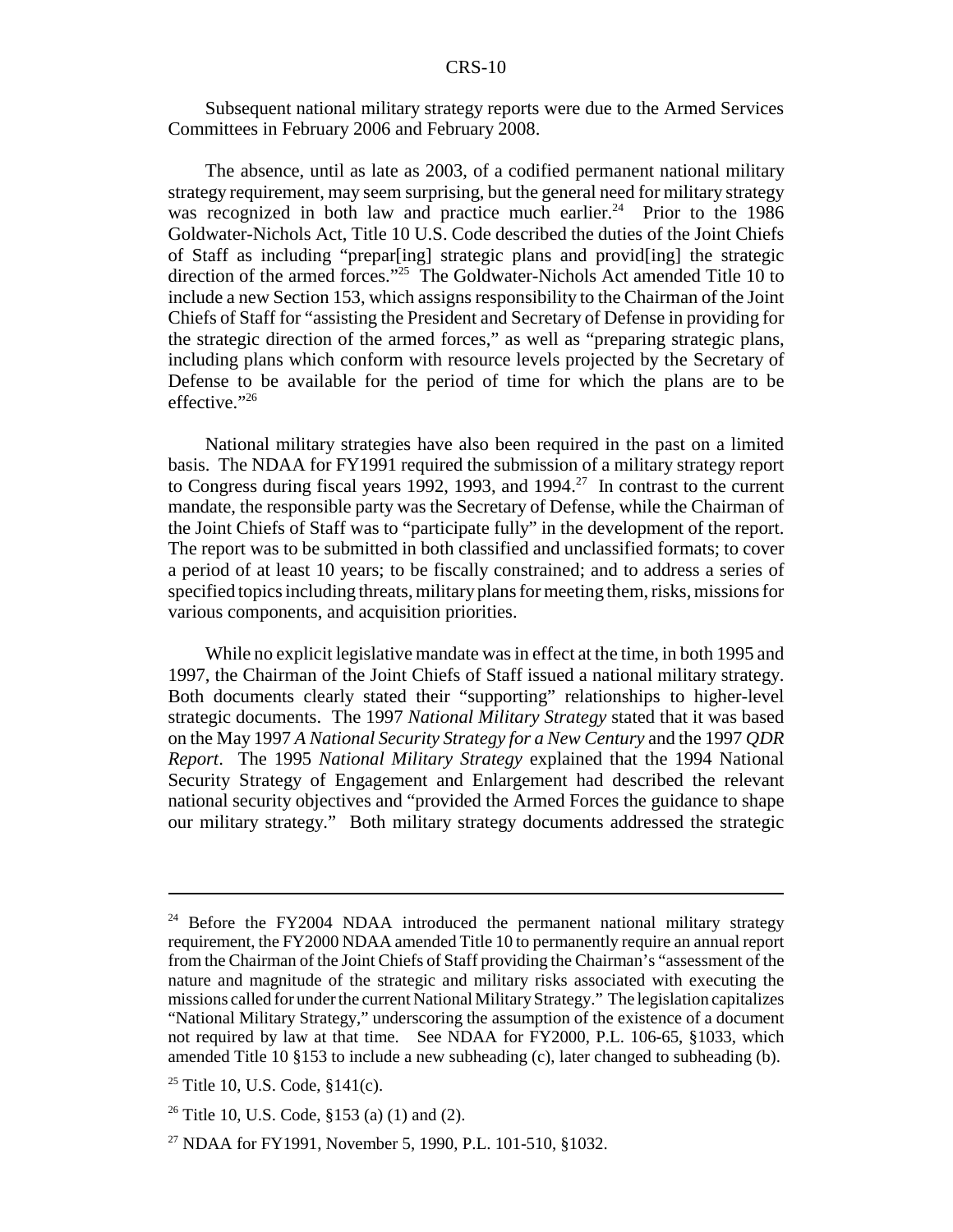environment, national military objectives, military tasks to meet those objectives, and capabilities and forces required to accomplish those tasks.28

## **Other Strategic Guidance: Mandates and Execution**

The security/defense/military pillar of national security strategic guidance is only part of a veritable wealth of national strategic documents broadly related to security concerns. Some but not all of those documents are congressionally mandated.<sup>29</sup> As a rule, most formal strategies are unclassified, and they require or imply participation from more than one department or agency. Their scope ranges from multi-faceted concerns, such as national security and intelligence, to specific topics, such as national security personnel development. Typically, written strategies state their relationships to other strategic guidance documents.

In the constellation of strategies, the *National Strategy for Combating Terrorism (NSCT)* is one of those whose relationships with other strategies are most clearly defined. The *NSCT* was first issued by President Bush in February 2003, and was then updated in March 2006. As the 2003 *NSCT* explained, it was a subordinate document to the 2002 National Security Strategy, addressing one of the security strategy's eight major areas, counter-terrorism. The division of labor between the *NSCT* and the *National Strategy for Homeland Security*, the *NSCT* added, was that the homeland strategy addressed "preventing terrorist attacks within the United States," while the *NSCT* was responsible for "identifying and defusing threats before they reach our borders."30

<sup>28</sup> See Chairman of the Joint Chiefs of Staff, *National Military Strategy: A Strategy of Flexible and Selective Engagement,* February 1995; and Chairman of the Joint Chiefs of Staff, *National Military Strategy: Shape, Respond, Prepare Now — A Military Strategy for a New Era*, 1997.

<sup>&</sup>lt;sup>29</sup> To help illustrate the depth and variety of legislative mandates for strategy, the Intelligence Reform and Terrorism Prevention Act of 2004 (December 17, 2004, P.L. 108- 458) alone includes the following requirements for strategies: from the Secretary of Homeland Security, a National Strategy for Transportation Security (§4001); from the Director of the Central Intelligence Agency, a strategy for improving the conduct of analysis by the CIA, and a strategy for improving human intelligence and other capabilities (§1011); from the Director of the National Counter-Terrorism Center, a "strategy for combining terrorist travel intelligence, operations and law enforcement into a cohesive effort to intercept terrorists, find terrorist travel facilitators, and constrain terrorist mobility domestically and internationally" (§7201); from the President, a strategy for addressing and eliminating terrorist sanctuaries, including, as subsets, a strategy for U.S. engagement with Pakistan, a strategy for U.S. collaboration with the Government of Saudi Arabia, a strategy to "help win the struggle of ideas in the Islamic world," a strategy to expand outreach to foreign Muslim audiences through broadcast media, and a strategy to promote free universal basic education in the countries of the Middle East" (§7120); also from the President, a fiveyear strategy for Afghanistan (§7104). The Secretary of State was also advised to "make every effort" to develop a comprehensive strategy for public diplomacy (§7109).

<sup>30</sup> See President George W. Bush, *National Security Strategy of the United States of America*, September 2002, Chapter III: "Strengthen Alliances to Defeat Global Terrorism (continued...)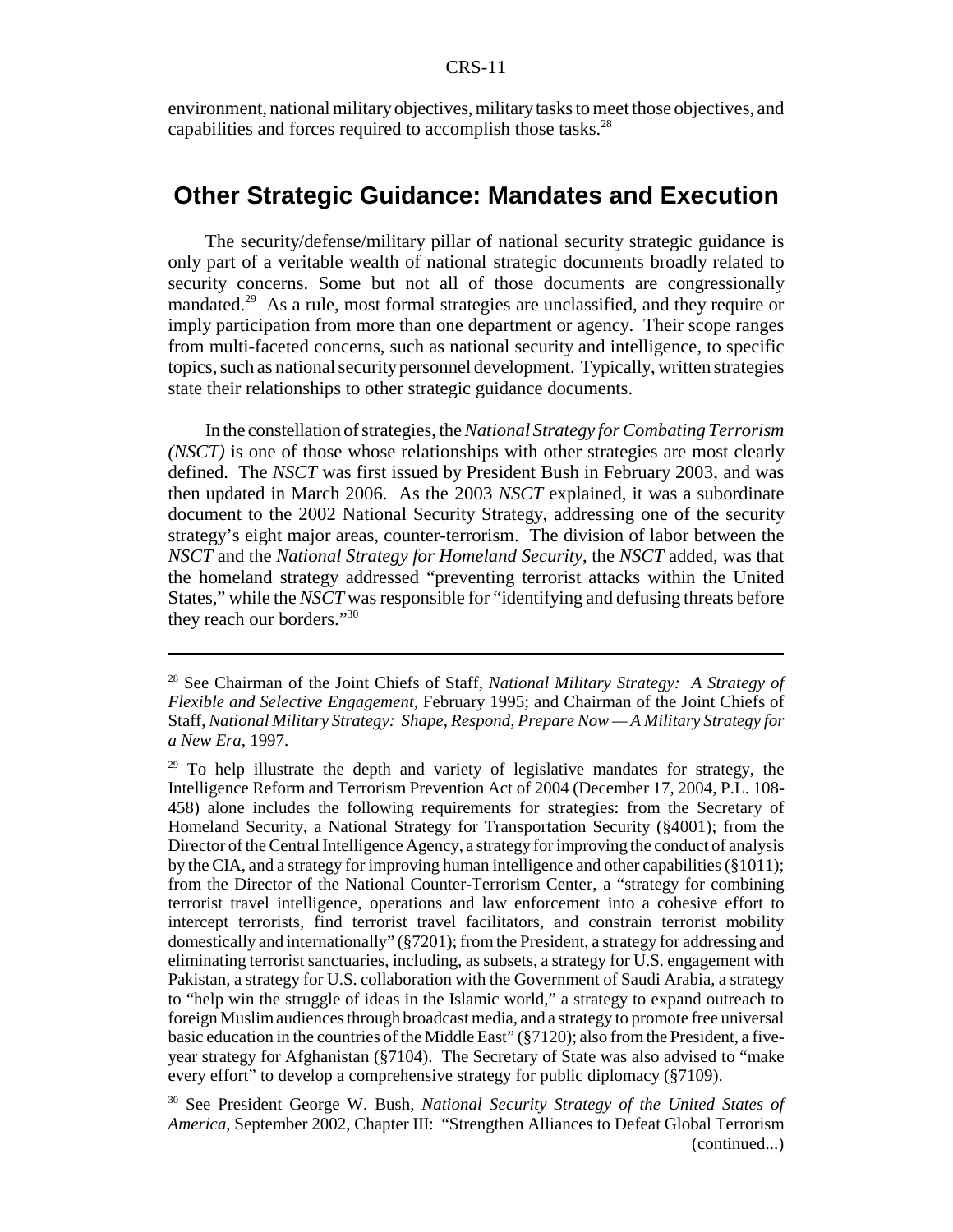The two sets of strategies most similar to the security/defense/military pillar of strategies are those concerning homeland security and intelligence. They are all roughly analogous because each is associated with a primary agency of responsibility, each requires execution by multiple agencies, and each has a very broad substantive scope.

# **Homeland Security**

Homeland security strategic guidance, like the homeland security architecture in general, was created in response to the terrorist attacks of September 11, 2001.<sup>31</sup> Shortly after 9/11, President Bush created the Office of Homeland Security at the White House and tasked it, as its first responsibility, to produce a national strategy for homeland security. That strategy, issued in July 2002, addressed broad strategic objectives and threats, and proposed specific initiatives to meet those threats in six "critical mission areas."32

The 2002 *National Strategy for Homeland Security* suggests, but does not conclusively state, a conceptual dividing line between "homeland" and "national" security responsibilities. For example, the *Strategy's* first stated objective is to "prevent terrorist attacks within the United States." Some observers might argue that this indicates that the boundaries of "homeland security" responsibility are the nation's borders; other observers might contend that preventing terrorist attacks at home requires actions abroad.

The Homeland Security Act of 2002, which codified the organization and responsibilities of the Homeland Security Council (HSC) and created the Department of Homeland Security (DHS), did not establish a formal requirement for a homeland security strategy.<sup>33</sup> It required the HSC to provide policy oversight and engage in assessment, but not to craft strategy per se. $34$ 

In October 2007, the Homeland Security Council issued an updated *National Strategy for Homeland Security*, which addressed the same broad areas as its 2002

 $30$  (...continued)

and Work to Prevent Attacks Against Us and Our Friends." See also President George W. Bush, *National Strategy to Combat Terrorism*, February 2003; and President George W. Bush, *National Strategy to Combat Terrorism*, September 2006.

 $31$  In the wake of 9/11, President Bush, with Executive Order 13228, of October 8, 2001, established the Homeland Security Council (HSC). Its organization and operations were specified by Homeland Security Presidential Directive 1, of October 29, 2001.

<sup>32</sup> Office of Homeland Security, *National Strategy for Homeland Security*, July 2002.

<sup>33</sup> See *Homeland Security Act* of 2002, November 25, 2002, P.L. 107-296.

<sup>&</sup>lt;sup>34</sup> It requires the HSC to "assess the objectives, commitments, and risks of the United States in the interest of homeland security and to make resulting recommendations to the President; [and to] oversee and review homeland security policies of the Federal Government and to make resulting recommendations to the President." Ibid., §904.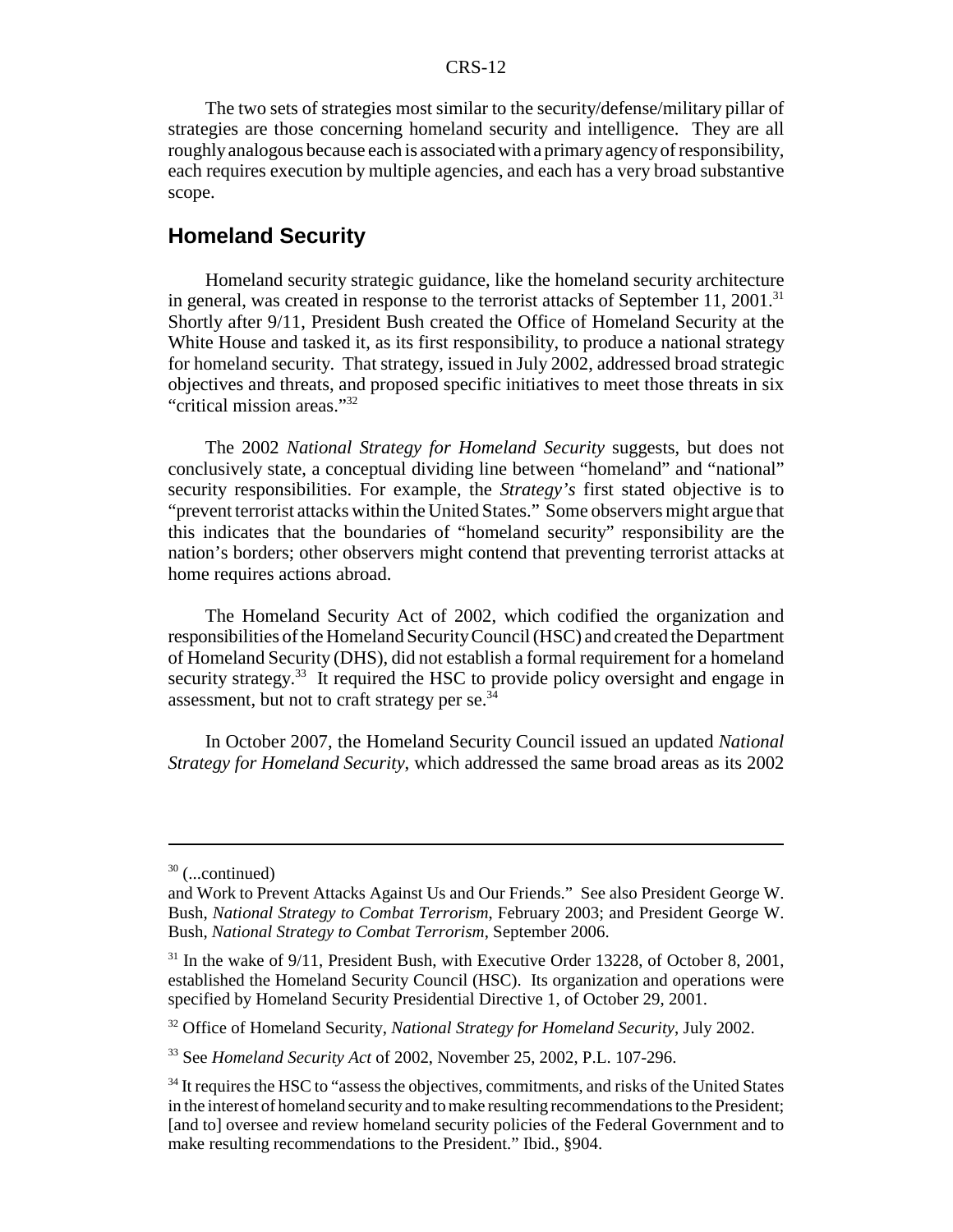predecessor — national objectives, threats, and initiatives.35 The *Strategy* noted that it "complements" other major strategic documents, including the March 2006 *National Security Strategy* and the September 2006 *National Strategy to Combat Terrorism,* without spelling out the relationships among the three strategies as clearly as the 2003 *NSCT* did.36

In 2007, Congress established a new requirement for the Secretary of Homeland Security to conduct a Quadrennial Homeland Security Review (QHSR), on the model of the Quadrennial Defense Review (QDR) at the Department of Defense.<sup>37</sup> The legislation requires that the QHSR be conducted every four years, beginning in FY2009, and that a report based on the review be submitted to Congress by December 31 of the year in which the review is conducted.<sup>38</sup>

According to the legislation, the Secretary of Homeland Security is to conduct the QHSR in conjunction with the heads of other Federal agencies, including the Attorney General, the Secretary of State, the Secretary of Defense, the Secretary of Health and Human Services, the Secretary of the Treasury, the Secretary of Agriculture, and the Director of National Intelligence; key officials of the Department of Homeland Security; and other relevant governmental and nongovernmental entities, including state, local, and tribal government officials, Members of Congress, private sector representatives, academics, and other policy experts.<sup>39</sup>

The report based on the QHSR is to be unclassified. The Department of Homeland Security is further instructed to make the report publicly available on its website. $40$ 

Concerning the relationship between the QHSR and the *National Strategy for Homeland Security*, which might be considered analogous to the relationship between the QDR and the *National Security Strategy*, the legislation may be somewhat confusing to some. The legislation requires that the QHSR be consistent

<sup>35</sup> Homeland Security Council, *National Strategy for Homeland Security*, October 2007.

<sup>36</sup> The 2007 *National Strategy for Homeland Security* also makes reference to a large number of single-topic strategies, including the *National Strategy to Combat Terrorist Travel*, the *National Strategy for Maritime Security*, the *National Strategy for Aviation Security*, the *National Strategy for Combating Terrorist Use of Explosives*, the *National Strategy to Secure Cyberspace*, and the *National Strategy for the Development of Security Professionals.*

 $37$  See Implementing Recommendations of the  $9/11$  Commission Act of 2007, August 3, 2007, P.L. 110-53, §2401, which amended the Homeland Security Act of 2002, November 25, 2002, P.L. 107-296, adding §707 mandating a quadrennial homeland security review.

<sup>&</sup>lt;sup>38</sup> Technically this language concerning the submission date is unclear, because the fiscal year spans more than one calendar year. See amended Homeland Security Act, P.L. 107- 296, §707 (a) (1), and (c) (1).

<sup>&</sup>lt;sup>39</sup> See amended Homeland Security Act, P.L. 107-296,  $\S707$ , (a) (3) (A, B, and C).

 $40$  See amended Homeland Security Act, P.L. 107-296,  $\S707$ , (c) (3).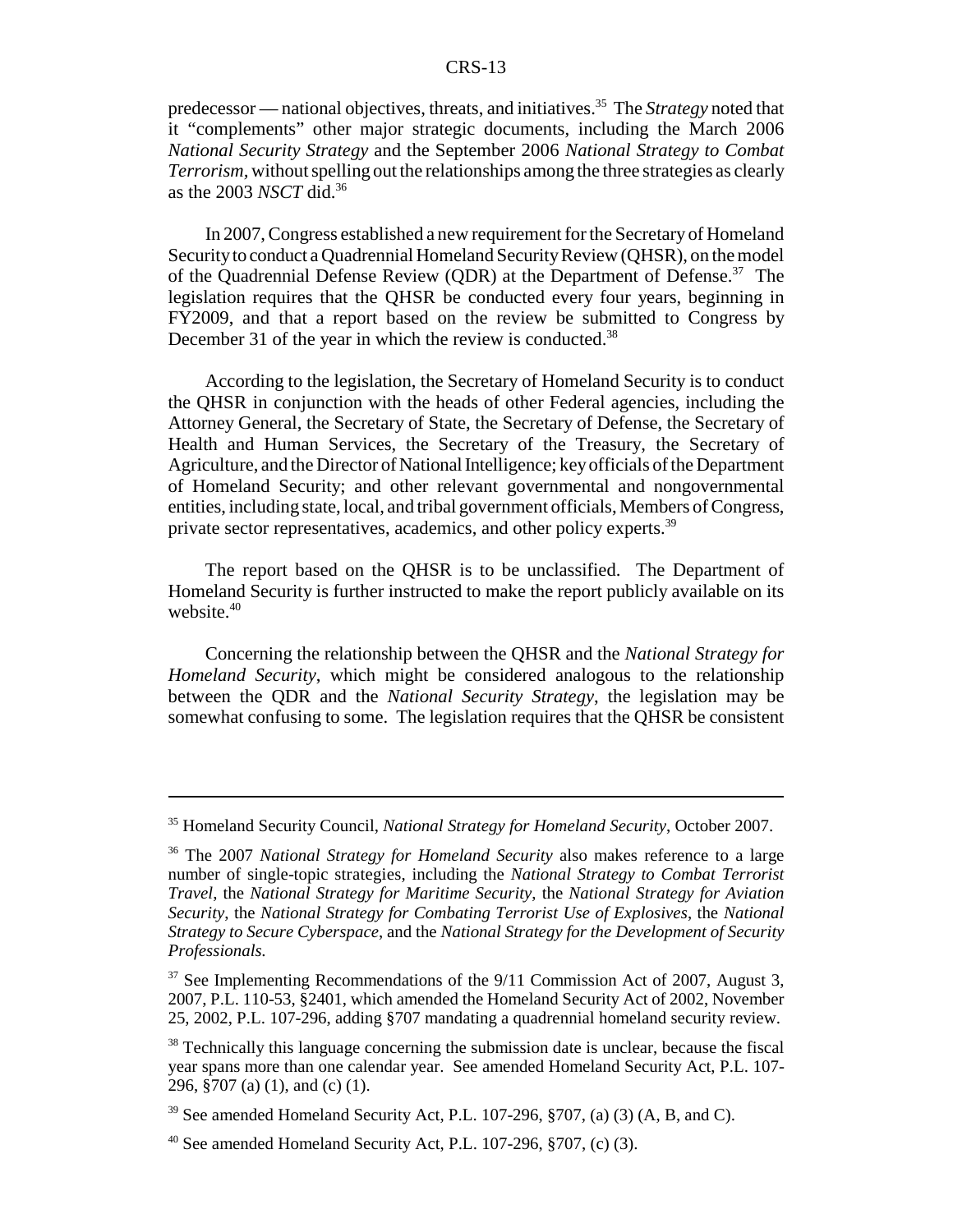with the *National Strategy for Homeland Security*. 41 At the same time, the QHSR should "...update, as appropriate, the national homeland security strategy."<sup>42</sup> Updating a strategy while remaining consistent with it may sound like an unusual mandate, but the problem may only be semantic. The intent of the legislation seems to be that the QHSR should examine and update the full array of strategic approaches in a manner broadly consistent with the President's most recently published *Strategy*. 43 (Conceivably, the subsequent iteration of the published *Strategy* might reflect conclusions of the most recent QHSR.)

The legislation does not specifically require the QHSR to be consistent with the current *National Security Strategy*, but the requirement for consistency with "appropriate national and Department strategies" might be understood to include the NSS.

The QHSR legislation, like that governing the Quadrennial Defense Review, is quite specific concerning the focus of the review and the contents of the report to be submitted to Congress. The QHSR report is to include a description of threats to national homeland security interests; the national homeland security strategy, including a prioritized list of the critical homeland security missions; a description of required interagency cooperation measures and current preparedness of federal assets; an assessment of DHS organizations, systems, and infrastructure to support the strategy; a discussion of the status of cooperation among federal, state, local, and tribal governments; and an explanation of assumptions used in the review.<sup>44</sup>

#### **Intelligence**

The national intelligence architecture was overhauled in the wake of 9/11, through legislation and presidential directives including four executive orders issued in August 200445 and the Intelligence Reform and Terrorism Prevention Act of 2004.46 These changes were informed in part by the recommendations provided in July 2004 by the National Commission on Terrorist Attacks Upon the United States ("the 9/11 Commission"), a congressionally mandated, independent, bipartisan

<sup>&</sup>lt;sup>41</sup> See amended Homeland Security Act, P.L. 107-296,  $\S 707$ , (b) (1).

 $42$  Ibid.

<sup>&</sup>lt;sup>43</sup> The security/defense/military pillar of strategic guidance has a semantic advantage in that DOD's QDR and its embedded national defense strategy support a national *security* strategy issued by the White House.

<sup>&</sup>lt;sup>44</sup> See amended Homeland Security Act, P.L. 107-296,  $\S707$ , (c) (2) (A through I).

<sup>45</sup> The four include "Establishing the President's Board on Safeguarding Americans' Civil Liberties," "Strengthening the Sharing of Terrorism Information to Protect Americans," "National Counterterrorism Center," and "Strengthened Management of the Intelligence Community," available at [http://www.whitehouse.gov/news/orders/].

<sup>46</sup> Intelligence Reform and Terrorism Prevention Act of 2004, December 17, 2004 (P.L. 108- 458).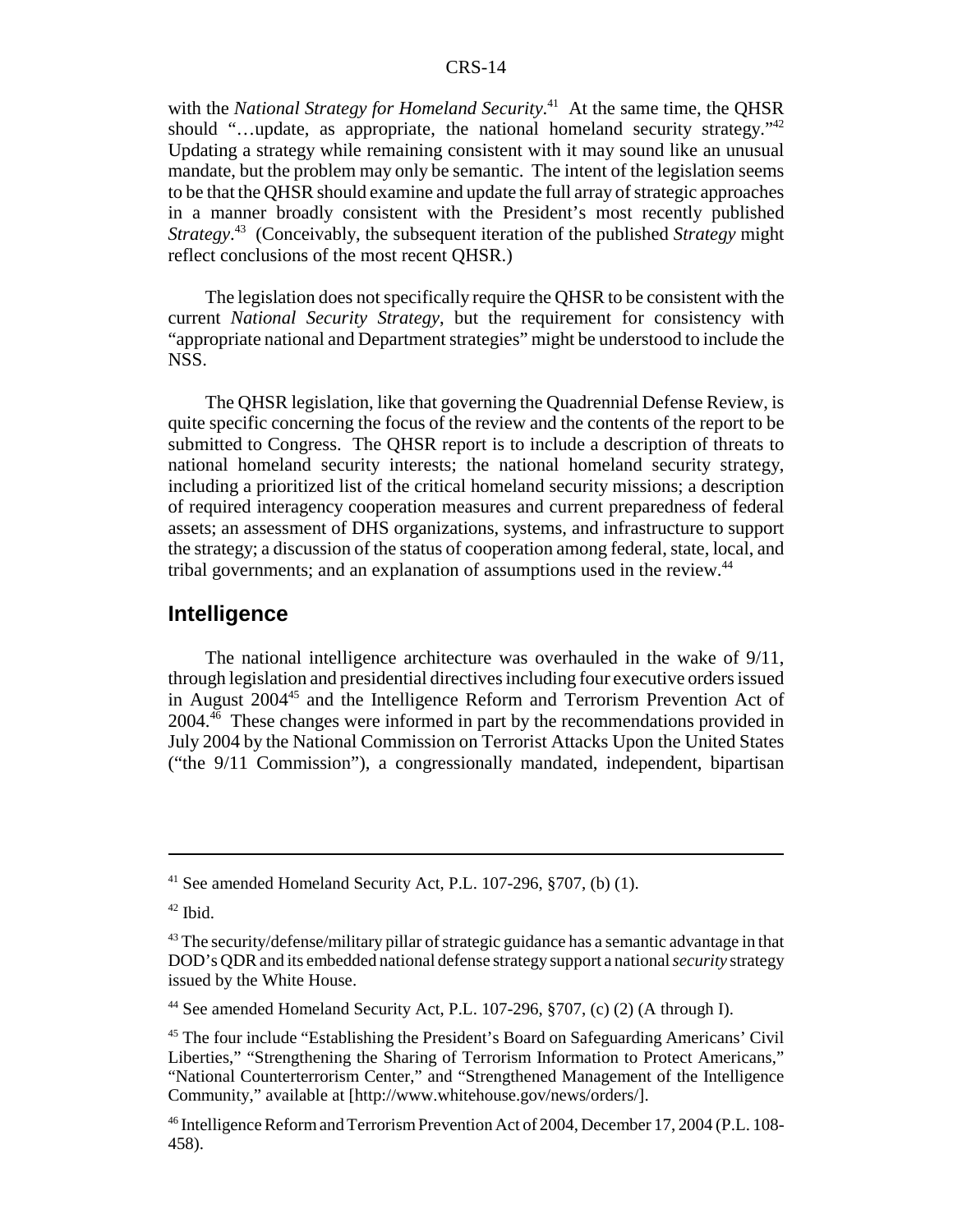panel.47 The guidance did not include a specific formal requirement for "intelligence strategy."

The intelligence community itself, now led by the Director of National Intelligence (DNI), has initiated two forms of intelligence strategic guidance. In October 2005, DNI issued *The National Intelligence Strategy of the United States of America: Transformation through Integration and Innovation*. In a May 2006 update to Congress on implementation of the 2004 Intelligence Reform Act, the DNI described issuance of the 2005 *Strategy* as a facet of his responsibility, required by the 2004 Act, to "serve as head of the intelligence community."48

The 2005 *Strategy* names 15 strategic objectives, divided between "strategic objectives" and "enterprise objectives," each with subset objectives. In each area, the *Strategy* tasks specific offices to craft plans to meet the various subset objectives. The *Strategy* notes that it derives its objectives from the President's *National Security Strategy*. 49

That *Strategy*, in turn, drew on a roughly simultaneous quadrennial intelligence community review (QICR). The 2005 *National Intelligence Strategy* noted that it prescribed "enterprise-wide objectives derived from the Quadrennial Intelligence Community Review."50 The QICR is a review process analogous to DOD's quadrennial defense review. To date, two QICRs have been completed — in 2001 and 2005 — and each resulted in a classified written report.

While no legislation was enacted as a result, there were some congressional efforts in 2005 to establish a requirement for both a "quadrennial intelligence review" and a national intelligence strategy. In its Report on the Intelligence Authorization Act for FY2006, the House Permanent Select Committee on Intelligence recommended that by the end of FY2008 the DNI develop a process for a "quadrennial intelligence review" — a "formalized, periodic, and structured review" based on the model of the Defense Department QDR.<sup>51</sup>

<sup>47</sup> National Commission on Terrorist Attacks Upon the United States, *The 9/11 Commission Report*, July 2004, available at [http://govinfo.library.unt.edu/911/report/index.htm].

<sup>48</sup> See "Report on the Progress of the Director of National Intelligence in Implementing the Intelligence Reform and Terrorism Prevention Act of 2004," May 2006, and Intelligence Reform and Terrorism Prevention Act of 2004, December 17, 2004, P.L. 108-458, §1095.

<sup>49</sup> Director of National Intelligence, *The National Intelligence Strategy of the United States of America: Transformation through Integration and Innovation*, October 2005.

<sup>50</sup> Director of National Intelligence, *The National Intelligence Strategy of the United States of America: Transformation through Integration and Innovation*, October 2005. In a June 2006 speech to the Intelligence and National Security Alliance, DNI Ambassador Negroponte mentioned the QICR and its contents twice, as providing vision for the intelligence community's way forward. See Remarks by the Director of National Intelligence Ambassador John D. Negroponte, "Transforming Intelligence — a Focus on Analysis," Intelligence and National Security Alliance, June 7, 2006, available at [http://www.dni.gov/speeches/20060607\_speech.htm].

<sup>51</sup> See H.Rept. 109-101, Intelligence Authorization Act for FY2006, June 2, 2005, to (continued...)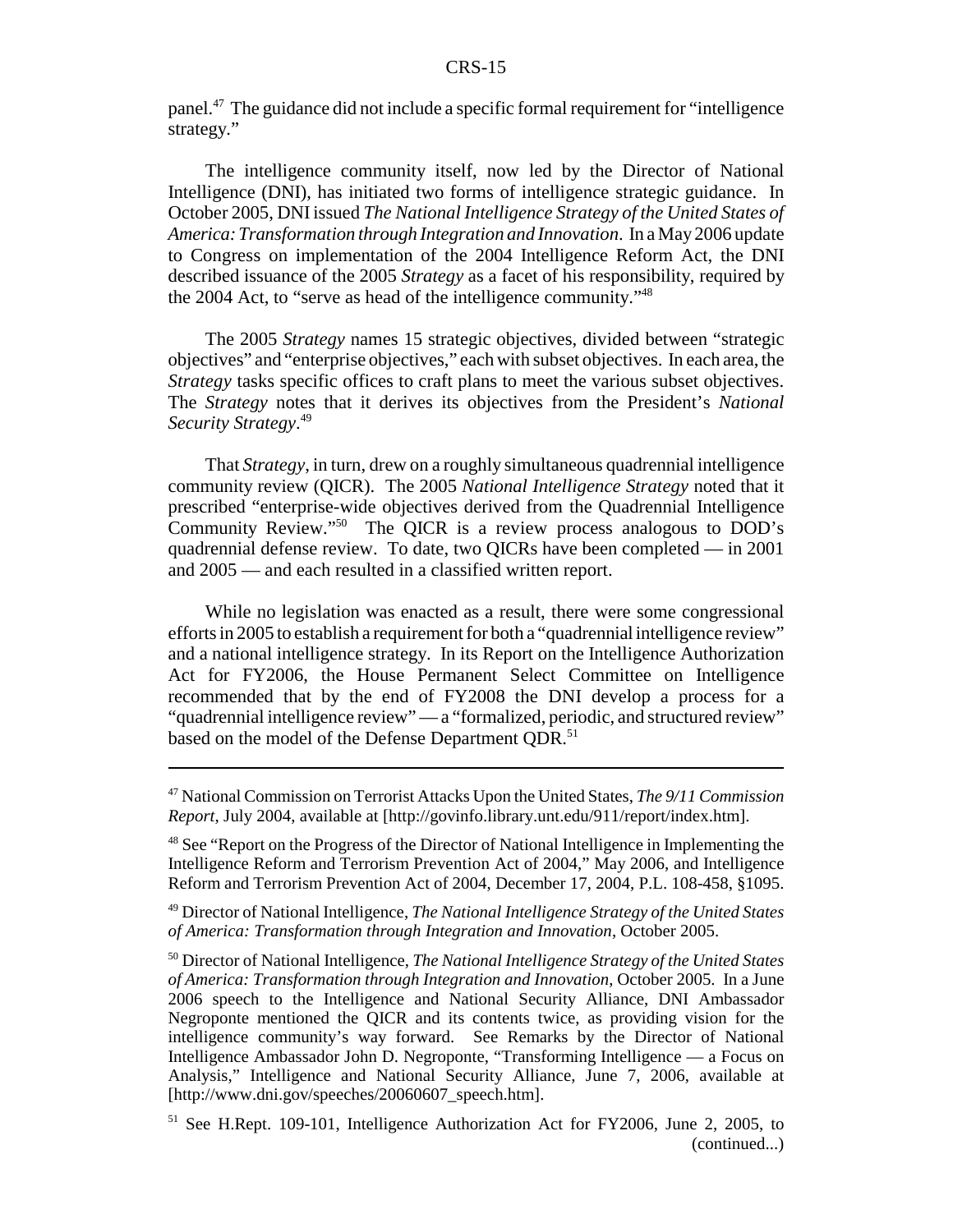The committee further proposed that this review "identify the breadth and depth of the threats, [and] the capabilities existing and needed to combat those threats, and better identify the alignment of resources, authorities, and personnel needed to support those required capabilities." This review would be used, in turn, to help DNI "develop and periodically adjust a national intelligence strategy." That strategy "would inform the types of information needed to support national priorities and objectives," which in turn would facilitate determination "about which intelligence discipline, or disciplines, can best provide the required information." Those decisions, in turn, would inform guidance regarding capabilities development, and allocation of funding among intelligence disciplines. $52$ 

# **Strategic Guidance: Considerations for Congress**

Over time, there has been no shortage of debate and commentary about the role of "strategy" in the national security system, including both legislative requirements and execution by the executive branch. This section highlights issues that have been raised in these debates. These considerations may prove useful to Congress for evaluating current performance and proposals for change.

#### **Frequency**

Historically, the timelines for submission of strategic documents to Congress have not always been met, even when deadlines are quite specifically articulated in law. A recent example is the submission by the current Bush Administration of only two national security strategies, rather than meeting the annual submission requirement in the 1947 National Security Act as amended by Goldwater-Nichols.

Some observers have suggested that in today's globalized age, any written document is by definition too static — that agencies need more frequently updated guidance, and that both Congress and the public can gain a more accurate understanding of current Administration intent from public statements and congressional testimony.

Other observers have suggested that while official written strategy has a useful role to play, an annual requirement for national security strategy may be too frequent. Some suggest that the broad contours of the global security environment do not change rapidly enough to warrant a complete overhaul of the nation's basic security outlook every year. In this view, responses to specific changes in the global environment might be captured, instead, in more specific policies or approaches.<sup>53</sup>

 $51$  (...continued)

accompany H.R. 2475.

 $52$  Ibid.

<sup>&</sup>lt;sup>53</sup> Army War College strategist Don Snider has recommended a biennial national security strategy. See Don Snider, "The National Security Strategy: Documenting Strategic Vision," Strategic Studies Institute, Army War College, second edition, March 15, 1995, available (continued...)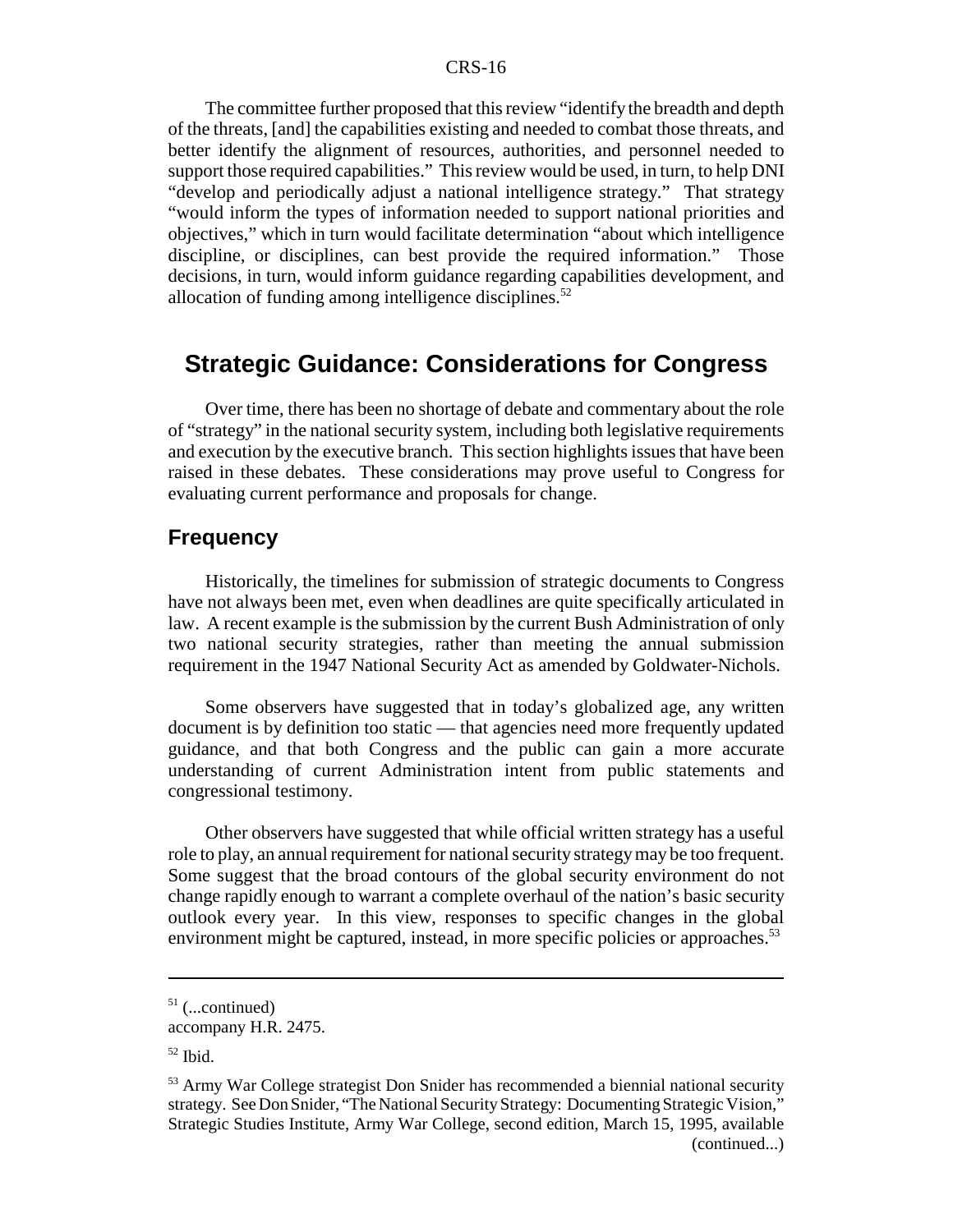#### **Synchronization of Timelines**

In theory, agency-based and specific-issue strategies would derive guidance from, and chronologically follow, recent national security strategy — for example, national security strategy would be followed by national defense strategy, which in turn would be followed by national military strategy. In recent practice, the timeline has not quite worked that way. The 2001 *QDR Report* (with its embedded national defense strategy) was issued in September 2001, before the current Bush Administration issued its first *National Security Strategy* (September 2002). The first *National Military Strategy* did not follow until 2004, and it almost immediately preceded the next *National Defense Strategy*, issued in March 2005, a year ahead of its "accompanying" *QDR Report* (February 2006), and just ahead of a new *National Security Strategy* (March 2006).

In the defense arena, current requirements for submission timelines are fairly well-suited for logical, sequential development of these "nested" strategies. The QDR report and its accompanying defense strategy are due to Congress by the date the President submits the budget for the next fiscal year, at the beginning of an Administration's second calendar year in office.<sup>54</sup> The national security strategy for that year is due to Congress on the same day. In theory, the QDR report and defense strategy could draw on the previous year's national security strategy, required "150 days" after an Administration takes office, and perhaps on the concurrent development process for the second-year national security strategy.

The national military strategy, in turn, is required to be submitted to Congress by February 15 of even-numbered years — that is, just several days after the submission of the national security strategy — and either several days, or two years and several days, after the submission of the QDR report and defense strategy. By these timelines, development of the military strategy could draw on the defense strategy from two or four years earlier, and perhaps on the concurrent defense strategy development process.

 $53$  (...continued)

at [http://carlisle-www.army.mil/usassi/]. The "Beyond Goldwater-Nichols" project at the Center for Strategic and International Studies has recommended replacing the legislative requirement for an annual national security strategy with one for a quadrennial guidance document (see "Proposals," below), Center for Strategic and International Studies, Clark A. Murdock and Michele A. Flournoy, Lead Investigators, "Beyond Goldwater-Nichols: U.S. Government and Defense Reform for a New Strategic Era, Phase 2 Report," July 2005.

 $<sup>54</sup>$  This timeline marks a change from the original permanent QDR mandate, which required</sup> submission of the QDR report "not later than September 30 of the year in which the review is conducted," Title 10 U.S. Code §118(d) as amended by the National Defense Authorization Act of 2000, P.L. 106-65 §901. The Bob Stump National Defense Authorization Act of 2003, P.L. 107-314 §922, amended Title 10 U.S. Code §118(d) to require a QDR report submission date of "not later than the date on which the President submits the budget for the next fiscal year."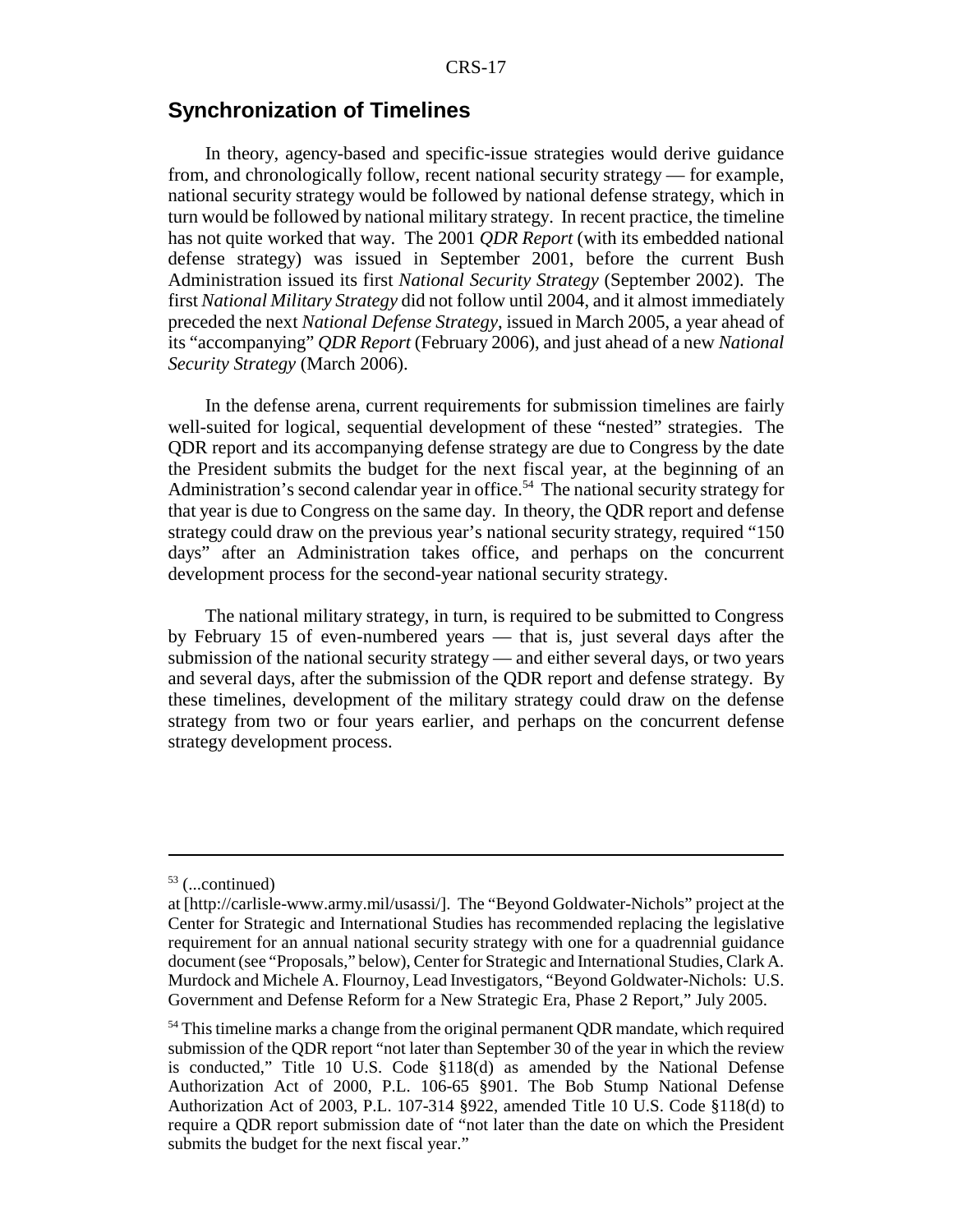### **Clear Relationships Among Strategic Documents**

Some observers have suggested that the distinctions among the mandates of national security strategic documents, and particularly those for the defense and military strategies, are not completely clear. All three strategic documents security, defense, and military — are mandated to provide objectives and strategies to meet identified security challenges or opportunities, and to describe the capabilities required to meet those objectives. The security strategy includes all elements of national power — and all relevant agencies, civilian and military — and is thus an umbrella for the DOD-centric defense and military strategies.

The intended relationship between the defense and military strategies is less clear. *The 2004 National Military Strategy (NMS)* stated that it "implements the *National Defense Strategy" (NDS)*. The *NMS* added that it "derives objectives, missions and capability requirements from an analysis of the [*National Security Strategy*], the *NDS*, and the security environment.<sup>"55</sup> Its own contribution, in turn, is providing "a set of interrelated military objectives and joint operating concepts" that help Service Chiefs and Combatant Commanders identify required capabilities. It is not completely clear conceptually what further refinement or additions defense objectives might require to become military objectives that senior leaders can use to identify requirements.

#### **Prioritization**

Prioritization of objectives and activities by leadership at one level can help leaders at the next subordinate level more appropriately shape their own strategies and target their efforts and resources. The national security strategy could provide such guidance to DOD and its QDR and defense strategy, and those DOD efforts could provide corresponding guidance to the Joint Staff for its military strategy.

As a rule, current strategic documents do not prioritize the objectives or missions they prescribe, nor are they required to do so by  $law<sup>56</sup>$ . The most recent national security strategies include eight or nine focus areas, but all of the areas are implicitly equal in weight. The most recent *Quadrennial Defense Review Report* names four focus areas, all implicitly of equal importance. Such guidance could theoretically be used by subordinate agencies or offices to justify budgeting to achieve a very wide spectrum of capabilities.

#### **Roles and Responsibilities**

Strategy at the national level generally addresses areas of effort that may require participation by multiple departments and agencies. In many cases, there might be

<sup>55</sup> See Chairman of the Joint Chiefs of Staff, The National Military Strategy of the United States of America, "A Strategy for Today, a Vision for Tomorrow," 2004, p. 2.

<sup>&</sup>lt;sup>56</sup> One exception is the new legislative mandate for the quadrennial homeland security review, described above, whose report must include "a prioritized list of critical homeland security missions."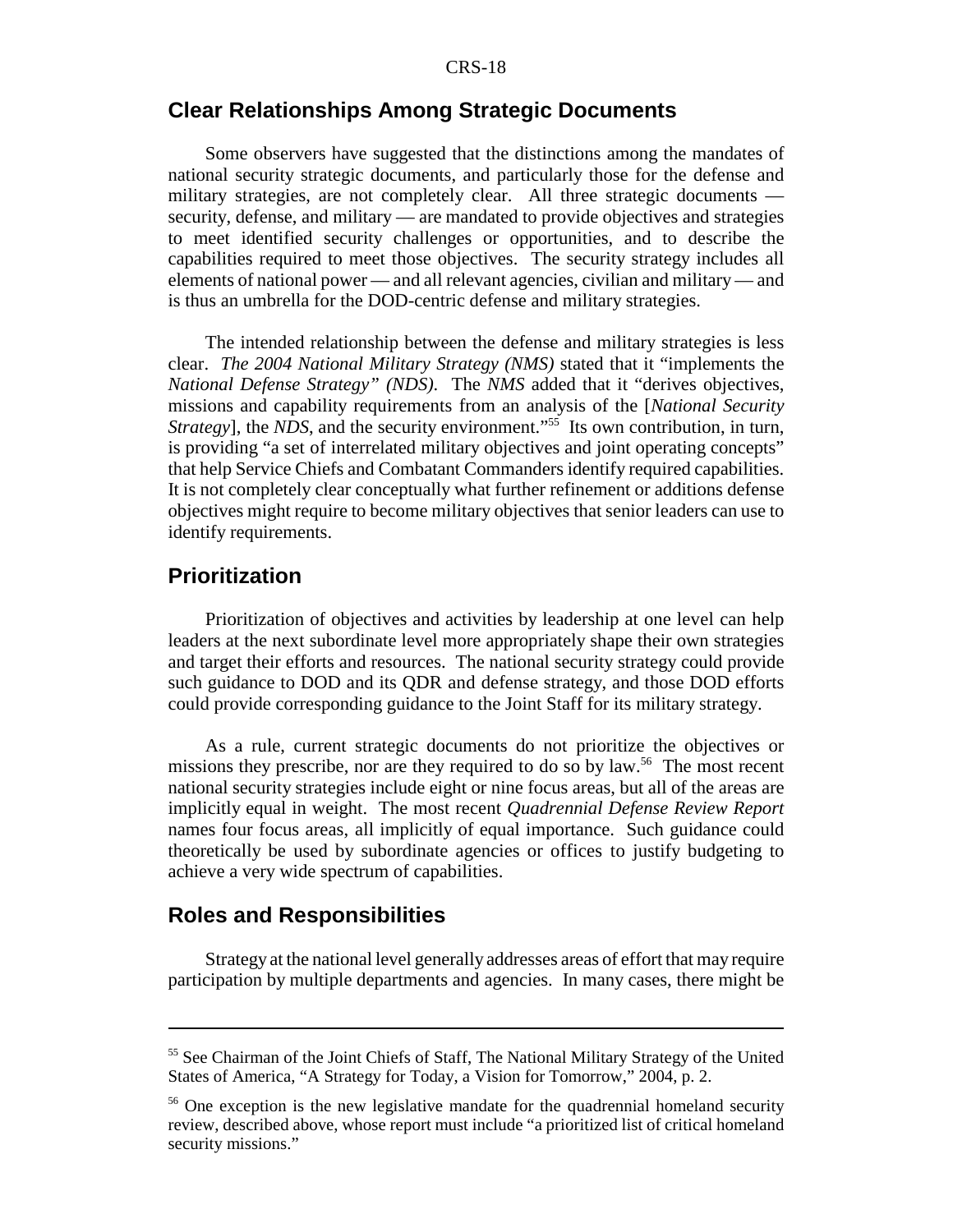multiple agencies that could conceivably accomplish the mission, such as strengthening international partnerships. For such a mission, possible instruments could include military exercises led by the Department of Defense, development assistance programs led by the Agency for International Development, and participation in multi-lateral organizations led by the Department of State, among others. Yet recent national strategies have rarely assigned responsibility for specific tasks to specific agencies.

By assigning responsibility for various missions, national strategy might serve as a tool for leadership to indicate the most appropriate arm of national power to bring to bear in each case — because the "messenger" may be as important as the "message." Using strategic documents to assign responsibilities might also help agencies best focus their efforts, and might help conserve resources by preventing duplication of effort.

#### **Fiscal Constraints**

The national security strategy, the national defense strategy and QDR, and the national military strategy are not required by legislation to be fiscally constrained.<sup>57</sup> At the Department of Defense, processes have long been in place, under the broad heading "planning, programming, budgeting and execution cycle (PPBE)," to use strategy to inform budget decisions. The PPBE cycle includes the development of classified internal strategic guidance documents that assign responsibilities and set priorities, which are used in turn to inform programming and budgeting.<sup>58</sup> There is no close analog for translating strategy into budget at the national level.

#### **Competition of Ideas**

In general, strategy development can benefit greatly from a healthy and robust competition of ideas. The best-known historical example may be President Eisenhower's top secret "Project Solarium," established shortly after Stalin's death in 1953, to reassess U.S. "containment" policy toward the Soviet Union. The

<sup>&</sup>lt;sup>57</sup> One historical exception was the early 1990s temporary national military strategy requirement, see National Defense Authorization Act for Fiscal Year 1991, November 5, 1990, P.L. 101-510, §1032. That legislation required that the Secretary of Defense's national military strategy report to Congress include the Secretary's recommendations "for a national military strategy that is both coherent and fiscally constrained"  $\S 1032(a)(2)(B)$ . The Secretary was to base his recommendation on a "strategic military plan" by the Chairman of the Joint Chiefs of Staff (CJCS). In that plan, the CJCS was to lay out the best plan possible for each of "three alternative sets of assumptions about future world conditions and defense funding levels," in which each set presumed a defense budget decline by a specified amount, over a specified time period. See  $$1032(b)(1)$ ; and (e)(2), (f)(2), and  $(g)(2)$ .

<sup>58</sup> PPBE was formerly known as the Planning, Programming, and Budgeting System (PPBS). For a description of these components, see Department of Defense Directive 7045.14, May 22, 1984, "The Planning, Programming, and Budgeting System," available at [http://www.dtic.mil/whs/directives/corres/pdf/704514p.pdf]. The names and formats of the guidance documents produced, and of the bodies constituted within DOD to implement the cycle, have varied over time.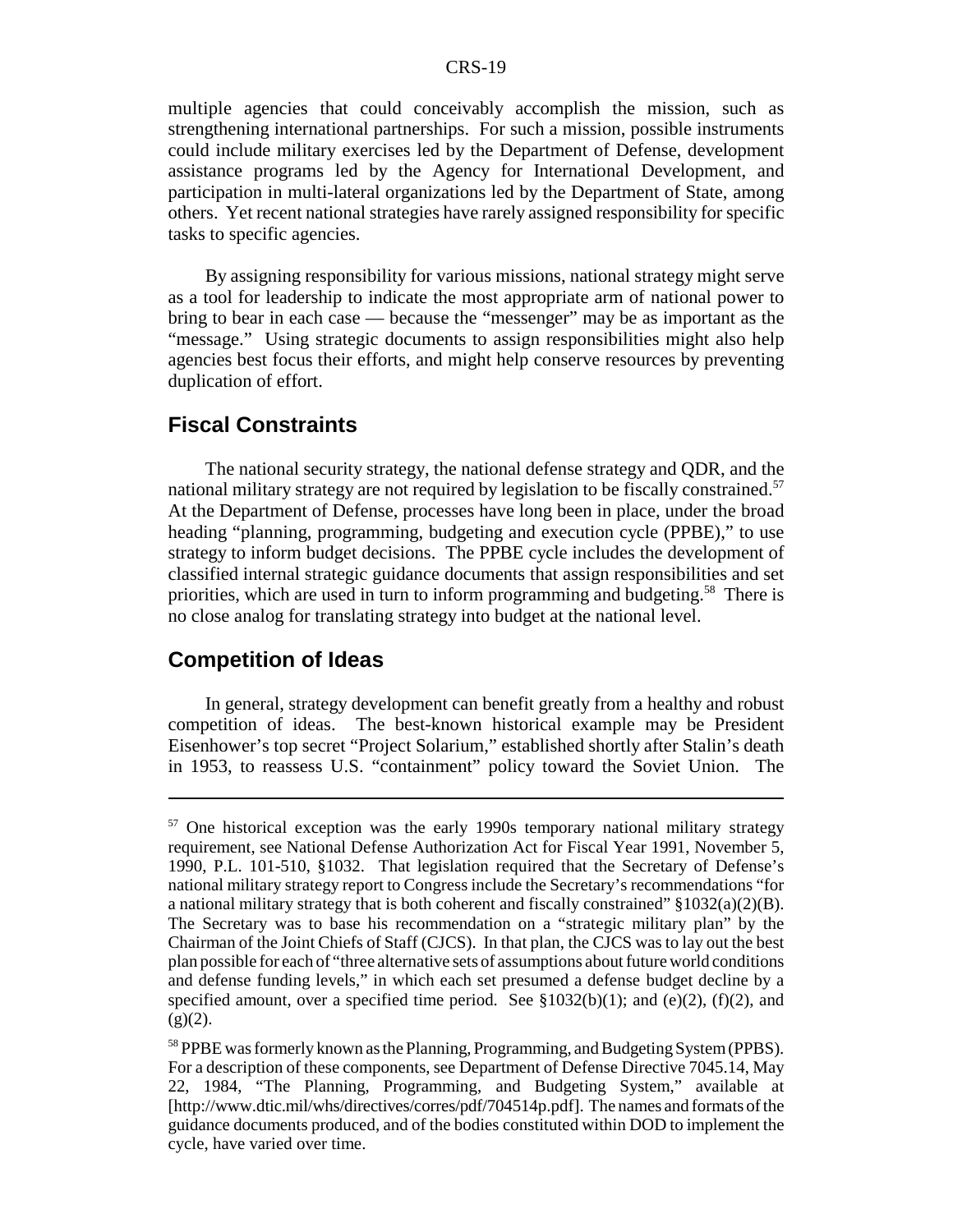methodology included the formation of three teams of seasoned experts and practitioners, both military and civilian. Each team was assigned a strategy to elaborate and defend. After working for six weeks at the National War College, the teams presented the strongest cases they could muster at a session with the President Eisenhower, attended by the rest of the National Security Council, senior military leaders, and others.<sup>59</sup>

More recently, Congress, when mandating the first quadrennial defense review, also required the Secretary of Defense to establish a "nonpartisan, independent panel" — the National Defense Panel — to assess the review process itself.<sup>60</sup> Observers note that the legislative mandate, and public voice including congressional testimony, gave the panel an opportunity to shape the review process and its outcomes. The 2006 QDR process was also assisted by the work of an independent panel of defense experts and retired flag officers, although they did not have a legislative mandate, and their assessments were not made publicly available.

No legislative requirement is in place for the use of a "competitive" mechanism to aid the development of national security strategy.

#### **Intended Audience**

Strategies required in unclassified form may be nominally intended to inform multiple audiences simultaneously: the executive branch, Congress, the American people, and foreign audiences.

In practice, some observers note, national strategies have typically emphasized the "public diplomacy" function over the mandate to provide guidance within the executive branch. As one observer noted, strategies such as the national security strategy and national defense strategy are "heavy on themes and messages and light on detail."61 Referring to the requirement for a national security strategy, the "Beyond Goldwater-Nichols" project based at the Center for Strategic and International Studies (CSIS) argued that "… each Administration from President Reagan on has chosen to treat this statute primarily as a requirement to publicly explain and sell its polices rather than an opportunity to undertake a rigorous internal strategic planning process. The result has consistently been a glossy document that

<sup>&</sup>lt;sup>59</sup> On Project Solarium and lessons that might be drawn from it, see Michele A. Flournoy and Shawn W. Brimley, "Strategic Planning for National Security: A New Project Solarium," *Joint Forces Quarterly*, Issue 41, 2nd Quarter 2006.

<sup>60</sup> See NDAA for FY1997, September 23, 1996, P.L. 104-201, §924 (c) (1 and 2). The Panel was also required to conduct an alternative force structure assessment, ibid.,  $(c)$  (3), and (d).

<sup>&</sup>lt;sup>61</sup> See LTC Nathan Freier, "The Strategy Deficit," Strategic Studies Institute, March 20, 2008, available at [http://www.strategicstudiesinstitute.army.mil/pdffiles/PUB863.pdf]. LTC Freier adds, "None [of the strategies] can purport to involve the detailed articulation of achievable, minimum essential ends, the balanced adjudication of ways and means, and a thorough analysis of the risks associated with action and/or inaction."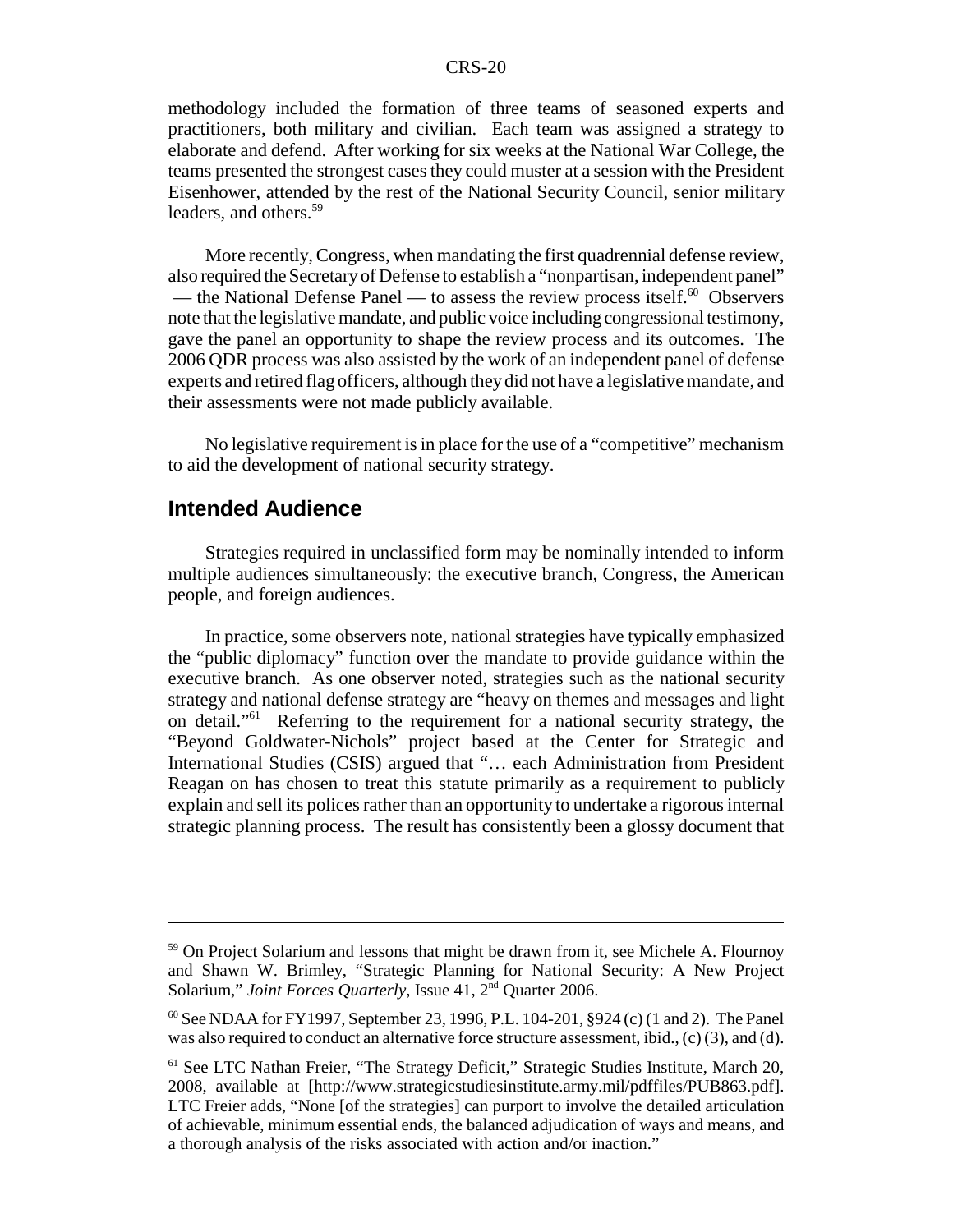serves a public affairs function, but does little to guide U.S. national security policymaking and resource allocation."62

It is possible that there are irreconcilable tensions, in terms of classification level, between the need to provided detailed guidance to subordinates who will implement it, and the need to explain — and sell — a strategic vision to broader, potentially skeptical, public audiences. At the Department of Defense, for example, the usual practice is to complement the public, unclassified QDR report and military strategy with internal classified guidance documents that assign specific tasks to offices of primary responsibility.<sup>63</sup>

#### **Timeframe**

As a rule, current security strategies are "present-tense" documents — they describe security challenges and opportunities in the present tense, rather than specifically addressing how those security conditions might be expected to evolve over time. A key exception is the QDR, which is congressionally mandated to anticipate conditions and requirements 20 years into the future. $64$ 

Some observers stress that a deliberate, longer-term outlook can play an important role by informing preparations that require time, like developing and building sophisticated platforms, or recruiting, educating, and training specialized forces or categories of civilian personnel.

# **Strategic Guidance: Recent Proposals**

A number of observers have suggested updating or amending current legislative requirements to address some of the concerns noted above. This section describes several of the most concrete proposals to date.

 $62$  Clark A. Murdock and Michele A. Flournoy, Lead Investigators, "Beyond Goldwater-Nichols: U.S. Government and Defense Reform for a New Strategic Era, Phase 2 Report," Center for Strategic and International Studies, July 2005, p. 28.

<sup>&</sup>lt;sup>63</sup> The names, formats, and timelines for delivery of these internal classified guidance documents have evolved over time. For example, the 2006 QDR process directly informed Strategic Planning Guidance and Joint Planning Guidance. Subsequently, as part of a comprehensive effort to rationalize and synchronize internal strategic documents, DOD established Guidance for the Employment of the Force, and Guidance for the Development of the Force.

<sup>64</sup> Two earlier products by the Chairman of the Joint Chiefs of Staff, *Joint Vision 2010*, issued in 1996, and *Joint Vision 2020*, issued in 2000, were intended to provide "conceptual templates" for developing the force and its capabilities, and each looked out to its target year "and beyond." See Chairman of the Joint Chiefs of Staff, Joint Vision 2010, July 2006, available at [http://www.dtic.mil/jointvision/history/jv2010.pdf], and Chairman of the Joint Chiefs of Staff, Joint Vision 2020, May 2000, available at [http://www.dtic.mil/jointvision/ jvpub2.htm].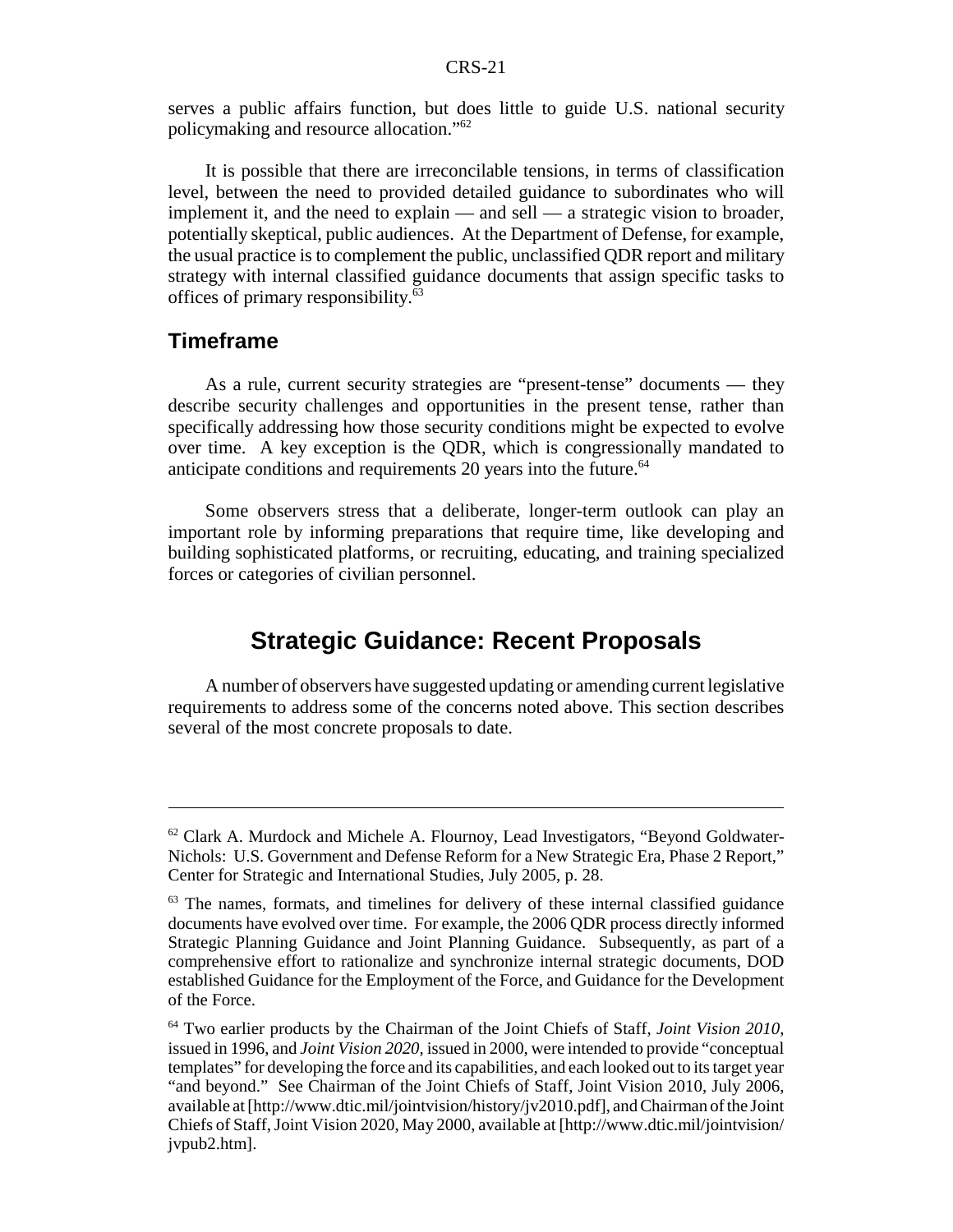#### **Quadrennial National Security Review**

One proposal is that Congress mandate a "quadrennial national security review" (QNSR), as an interagency-level analogue to DOD's quadrennial defense review. This proposal, in its current form, was put forward by the CSIS "Beyond Goldwater-Nichols" project and was later echoed by other commentators.<sup>65</sup>

The "Beyond Goldwater-Nichols" project recommended that Congress amend legislation to replace the current requirement for a national security strategy with a requirement for the more rigorous QNSR.<sup>66</sup> The QNSR, like the QDR, would be a review process. As articulated by the "Beyond Goldwater-Nichols" project, it would be led by a senior official designated by the President, and it would involve participation from all departments and agencies concerned with at least some national security issues. It would include "an assessment of the future security environment and the development of national security objectives." It would produce a strategy for achieving those objectives, including "identifying the capabilities required to implement the strategy and delineating agency roles and responsibilities."

The proposal to create a quadrennial national security review is quite different from the similar-sounding proposal put forward by the Commission on Smart Power, also based at the Center for Strategic and International Studies, to establish a requirement for a "quadrennial smart power review."<sup>67</sup> The "smart power" review, also modeled on the QDR, would address the uses of all "the civilian tools of

<sup>65</sup> See Clark A. Murdock and Michele A. Flournoy, Lead Investigators, *Beyond Goldwater-Nichols: U.S. Government and Defense Reform for a New Strategic Era, Phase 2 Report,* Center for Strategic and International Studies, July 2005, p. 28. A similar proposal for a Quadrennial Security Review (QSR) was put forward earlier, by the Commission on Roles and Missions (CORM), whose work was mandated by the *National Defense Authorization Act for Fiscal Year 1994*, November 30, 1994, P.L. 103-160, in Title XIV, "National Commission on Roles and Missions of the Armed Forces,"§ 1401-1411. The QSR, which would be a "comprehensive strategy and force review at the start of each Administration," and "an interagency activity directed by the National Security Council" — resembles the later QNSR in proposed form. But the substantive focus of the QSR sounds more defensecentric than that of the QNSR. The CORM noted, for example, that the QSR would "...address international political and economic trends, changes in threats and military technology, evolving opportunities for using military force to shape the security environment, resources available for defense, possible adjustments to existing national security policy or strategy, and a diverse set of military force and program options." See John P. White, Chairman, Commission on Roles and Missions of the Armed Forces, *Directions for Defense*, May 24, 1995, 4-8, 4-9, and 4-10.

<sup>66</sup> Murdock and Flournoy, p. 29.

<sup>67</sup> See Richard L. Armitage and Joseph S. Nye, Jr., co-chairs, "A Smarter, More Secure America," Center for Strategic and International Studies, November 2007, p. 67. The concept of "smart power" refers to an integration of traditional hard power (the use of military and economic carrots and sticks to achieve desired ends) with soft power ("the ability to attract people to our side without coercion").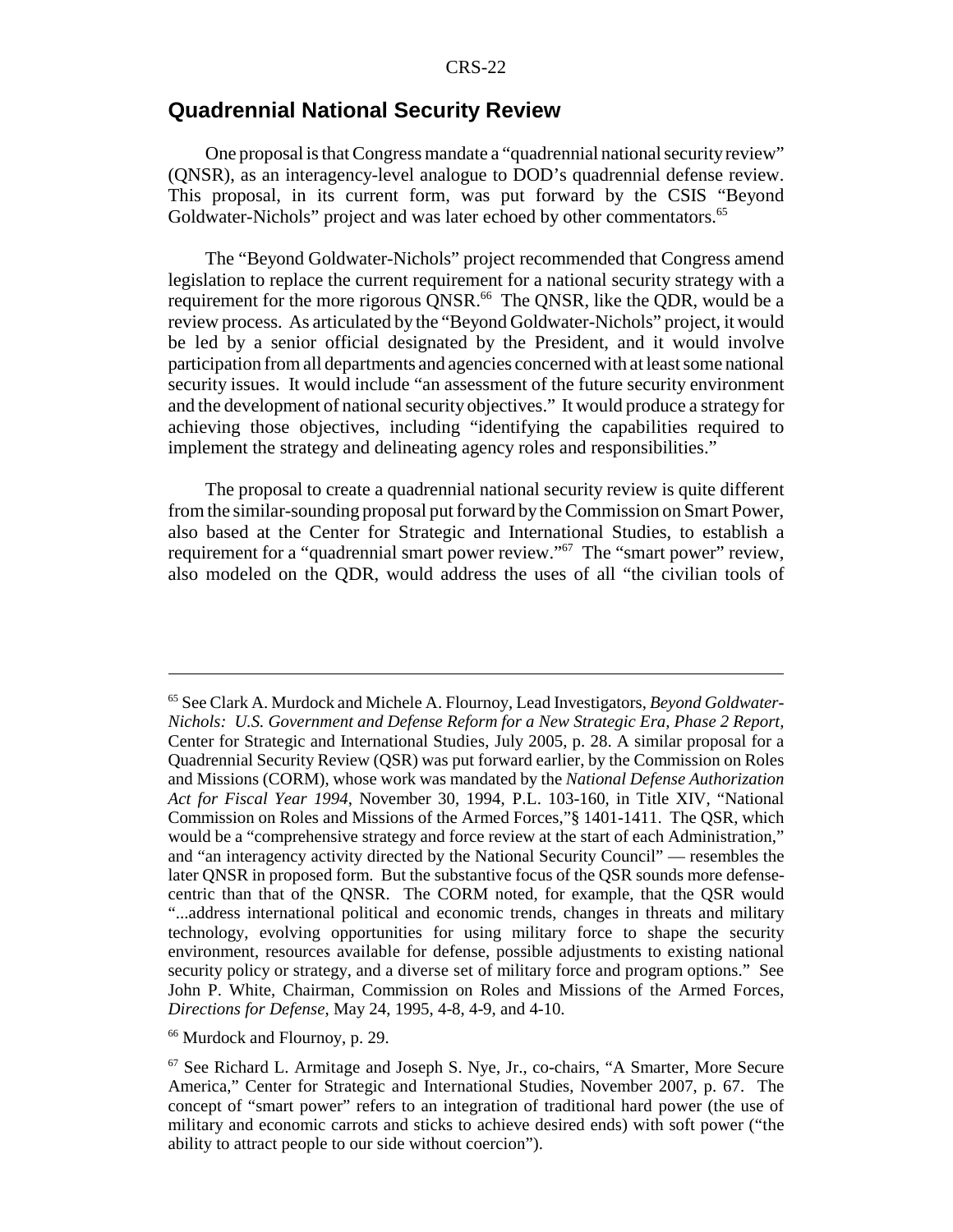national power." The proposed "national security" review, by discussing both military and civilian tools, would be broader in scope.<sup>68</sup>

#### **National Security Planning Guidance**

A second major proposal is that Congress enact legislation to require the President to issue classified "national security planning guidance." The proposal was first put forward by the "Beyond Goldwater-Nichols" project and was echoed in the 2006 *QDR Report*. 69 The guidance would be classified, intended to convey intent and direction to subordinate organizations. The guidance would set priorities, and state national security objectives and the approaches and capabilities required to achieve them. It would assign responsibility for specific tasks to specific agencies. It could conceivably also provide specific fiscal guidance. The planning guidance would follow from the national security strategy — or the quadrennial national security review. "Beyond Goldwater-Nichols" recommended that the guidance be issued in the first year of each new administration, and updated biannually after that.

#### **Staffing Strategic Guidance Activities**

Some proponents of amending or expanding strategic guidance requirements have observed that adequate personnel currently may not be available to manage and integrate complex, multi-agency reviews or planning processes. One logical locus for such staffing support is the National Security Council (NSC) staff, whose positions give them access to high-level debates, and a systemic-level view above and outside the various equities of individual departments. They are relatively wellplaced to help challenge assumptions and to identify gaps. However, as a rule, the daily work of NSC staff has a short-term focus, on crises and other "real-time" requirements.

Therefore, some observers have suggested that should additional strategic guidance requirements be established, expanding the NSC staff, or re-designating the portfolios of some of its personnel, might have to be considered. Two practitionerobservers have gone further, recommending the creation and staffing of a permanent new Interagency Planning and Policy Directorate within the NSC staff, led by a Deputy National Security Advisor for Interagency Planning and Policy, who would be dual-hatted as Deputy Director for National Security at the Office of Management and Budget in order to ensure close linkage between planning and budgeting. The

<sup>&</sup>lt;sup>68</sup> The fact that the Smart Power Commission proposes that the "smart power review" include only "civilian tools" is somewhat confusing, given that by their own definition, "smart power" refers to the integration of soft power with traditional "hard power" including the use of the military.

<sup>69</sup> See Clark A. Murdock and Michele A. Flournoy, Lead Investigators, *Beyond Goldwater-Nichols: U.S. Government and Defense Reform for a New Strategic Era, Phase 2 Report,* Center for Strategic and International Studies, July 2005, p. 29, and Secretary of Defense, *Quadrennial Defense Review Report*, February 6, 2006, p. 85.